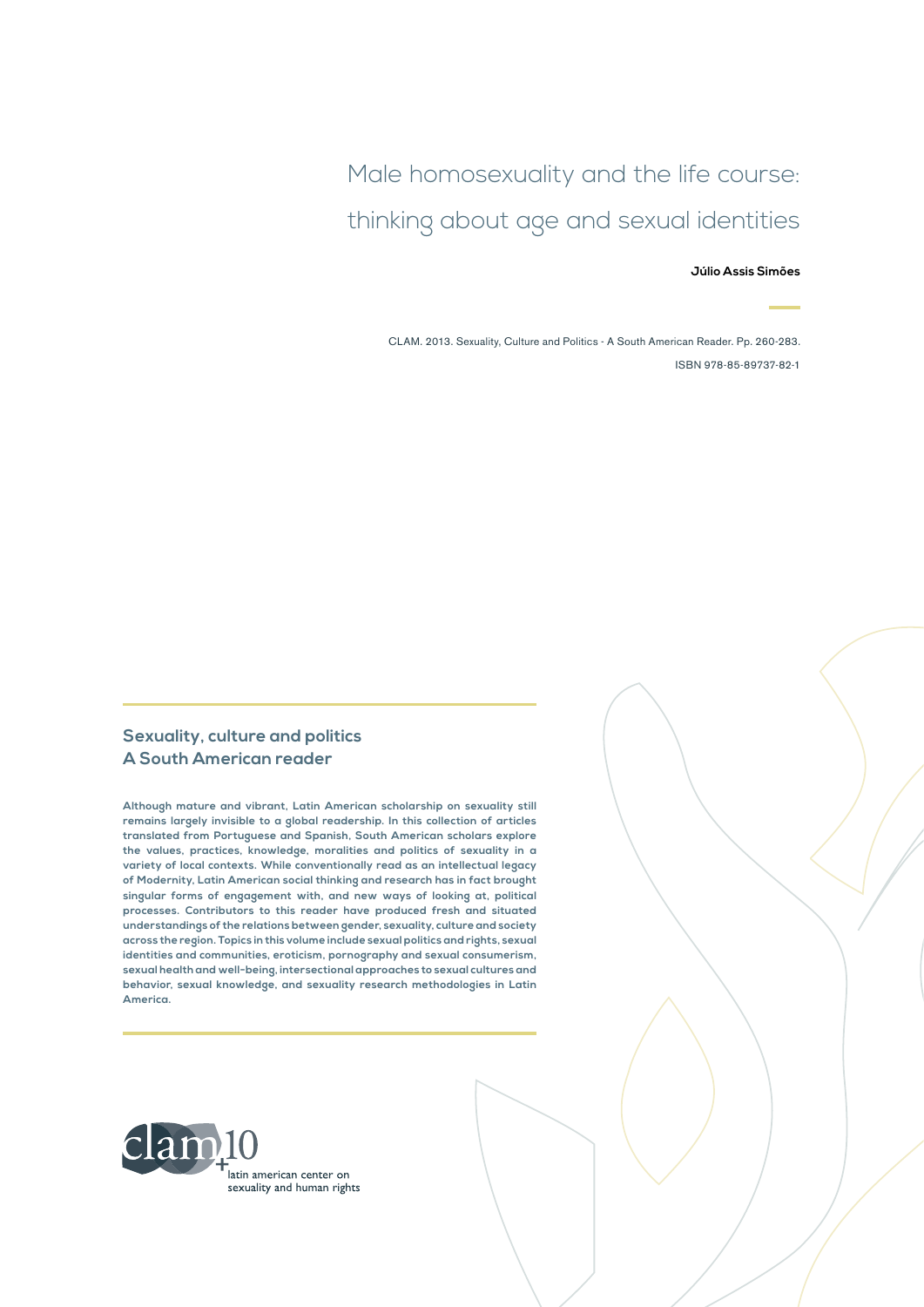# Male homosexuality and the life course: thinking about age and sexual identities\*

Júlio Assis Simões\*\*

This article takes stock of ideas and reflections mainly related to the United States and British fields of research, in the broader area of humanities, which link the study of male homosexuality with discussions concerning the periodization of life. These studies explore processes of construction and attribution of identity due to age within homosexual "cultures" in large cities. I seek to situate and analyze two linked movements in the course laid out by these reflections. On the one hand, a movement that highlights the centrality of the "coming out" process in the modern homosexual's career, proposing varied conceptual models for its analysis and understanding. On the other, a movement that uses renewed notions of "life course" and generational cohorts to affirm the importance of the connection between the changes that occur throughout life and the socially shared meanings that specific age groups attribute to such changes. My overall objective here is to highlight historical and cultural transformations of the patterns of human development and adult life, pointing to new experiences of maturity and aging.<sup>1</sup>

I will first present the problem, delineating the so-called "life-course paradigm" which has reoriented recent research about life periodization. Following that, I will use this "paradigm" to criticize and reevaluate works that have dealt with the development of homosexual identity and have proposed two hypotheses—"accelerated aging" and "crisis competence"—in order to characterize specificities of aging among men who have sex with men.

Every work on homosexuality must engage with the controversy involving the forms of categorization used to refer to and classify same-sex erotic and sexual practices. This work does not escape the risks of ambivalence with which these terms are used. I consider expressions such as "men who have sex with men" or "same-sex eroticism" used, among others, by Green (2000)—more adequate to maintain the specificity of the analytical language employed here, given the cultural and political meanings of terms such as "homosexual" and "gay". Even when these terms are used to refer to a specifically metropolitan and contemporary "socially constructed" form of expressing

<sup>\*</sup> Translated from Portuguese by Thais Camargo. Originally published as: SIMÕES, J. A. 2004. "Homossexualidade masculina e curso da vida: pensando idades e identidades sexuais". In: PISCITELLI, A.; M. F. GREGORI & S. CARRARA (Eds.). *Sexualidade e saberes: convenções e fronteiras*. Rio de Janeiro: Garamond, P. 415-447.

<sup>\*\*</sup> PhD. Professor of the Anthropology Department, University of São Paulo; researcher at PAGU - Nucleus on Gender Studies.

<sup>&</sup>lt;sup>1</sup> This article raises preliminary insights and hypotheses to orient more specific research about the experiences and representations of middle-aged and elderly men who have sex with men in São Paulo and other Brazilian metropolitan areas.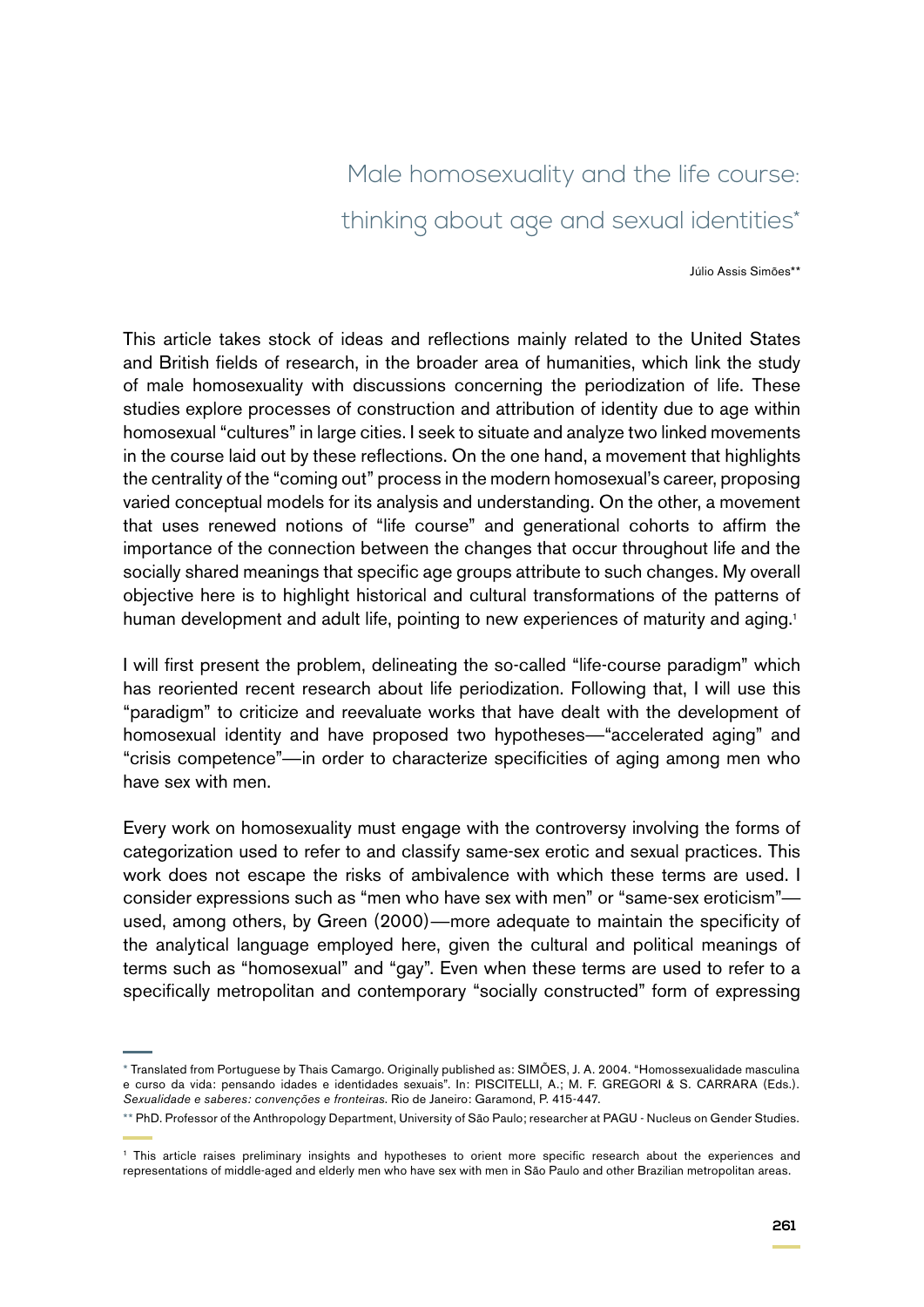meanings, sensibilities and identities associated with sex among men (which is the case in the present text), they always contain essentialist connotations. I hope that my argumentation makes clear that I do not intend to endorse these connotations, but rather to critically highlight how understandings of homosexuality and aging are impregnated by them.

## **1. Aging and male homosexuality**

Aging and sexuality are themes that refer to the confluence of and confrontation between body and culture. Thinking about both invariably leads us to consider the tensions between the body's materiality and its social construction. When seen from the dominant Western view of human life development (that is, life as the movement of the corporeal being through time, understood as a chronological progression toward finitude), aging and sexuality become mutually exclusive themes. The decline of desire, the loss of physical attractiveness and the virtual erasure of the sexed person are among the main traits and conditions of aging that sustain the generalized repudiation and fear of the degenerating body and, conversely, the positive assessment of youth.

"It is not easy to imagine that our own bodies, so full of freshness and, often, of pleasant sensations may become slow, tired and clumsy. We cannot imagine it and, deep down, we do not want to." So wrote Norbert Elias (Elias, 2001) when he was over the age of eighty, reflecting on the problem of old age. Dealing with the biological limitations of existence and accepting one's degenerating body continue to be central challenges in contemporary life, as shown by the obsession with the body's shapes and youth, part of a whole complex of fashion, gyms, steroids, cosmetics, plastic surgery and other body maintenance technologies (Goldenberg, 2001).

Certainly, the association of aging with death has much to do with the rejection of old age. Nonetheless, familiarity with death currently permeates the experiences of many people in different age groups: in contemporary life, AIDS, traffic accidents and violent crimes tend to victimize young people. More than death, what provokes depression and horror about aging is the risk of physical decay taken to the extreme, with loss of control of motor skills or body fluid retention, of cognitive skills and expression of emotions the loss, in short, of basic attributes that make a person be acknowledged, valued and taken into account in any social interaction (Elias, 1990; 2001; Featherstone, 1994).

If preference for youth and antipathy towards old age are recurring in the history of Western conceptions of aging, or at least constitute widespread feelings in so-called contemporary consumer culture, these feelings seem to reach their culmination when one considers the so-called "male gay culture" of urban centers and metropolises. In that setting, apparently marked by complacent hedonism and by the obsession with physical attributes capable of evoking attraction and desire, in which everything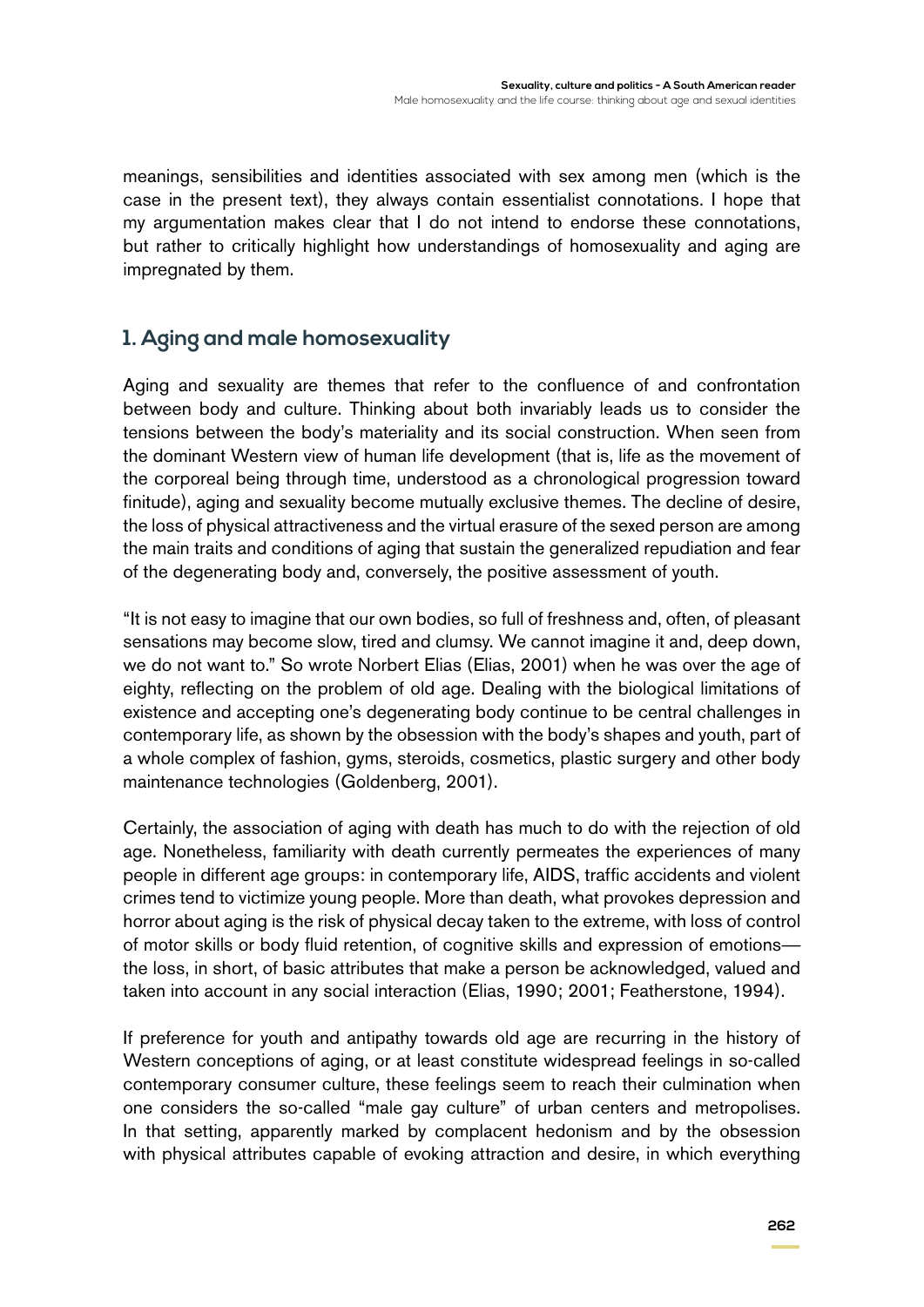seems to revolve around a sexual market that establishes a hierarchy based on youth and beauty, there would apparently be no place for older people, who embody the stereotypes derived from the depreciation of their attractiveness as desirable sexual partners and their resulting marginalization by those who are younger. To those who are older, the only thing left would be to pay to enjoy fleeting and risky sexual company.

In the early 1970s, in a pioneer work on the dark specter of old age that allegedly hangs over homosexual men, John Gagnon and William Simon claimed that homosexual men had fewer resources than their heterosexual counterparts to deal with the crisis of aging. Gagnon and Simon situated the beginning of the feelings of decline for homosexual men in their 30s or, at the latest, in their 40s, an age at which the decline of sexual activity comes into growing conflict with a lifestyle centered on sexuality. An especially negative impact would be provoked by changes in physical appearance: gray hair and wrinkles may make up an attractive aesthetic pattern for heterosexual men, as indicators of character and success. Among homosexual men, however, they are considered repulsive. Ultimately, in this later period of life, the reduction of life opportunities is understood as triggering heavy feelings of depression and solitude, similar to what presumably affects single or divorced heterosexual women. A successful transition of this crisis phase depends upon the affection and support of one's family, which would leave homosexuals at a serious disadvantage, given that they have no children or spouses—in short, no family ties from which to expect support.

> The heterosexual has his children, whose careers assure him a sense of future, and he has his wife, whose sexual availability mitigates the impact of the decline of sexual attractiveness. Additionally, the aging crisis comes later to the heterosexual, at an age when his sexual potency has declined and expectations regarding the significance of his sexuality are considerably lower. (Gagnon and Simon, 1973).

According to these authors, then, solitude, isolation, depression and growing psychological distress would thus be the destiny of homosexual men, from early middle-age until old age—and the bitter end. Oscillating between the image of the "old aunt" (exaggeratedly effeminate, devoid of appeal and partially senile) and that of the "horny old man" (capable of suddenly attacking unwary young men), older homosexual men represent one of the most salient forms of abject and excluded alterity within the modern and "positive" experience of visible male homosexuality. If, on the one hand, the identities developed within "gay culture" may be seen as the learning and development of bodily lifestyles resulting from a simultaneous movement of expulsion and creation of alterity with regard to hegemonic heterosexual-reproductive discursive practices (Butler, 1990), on the other, they also reinforce the contrasts between the resplendence of youth and darkness of old age. This contrast increases the fear of aging and the social stigmatization of the elderly; as well as stereotypes and stigmas of bodily, cognitive and moral decadence that underscore losses, disengagement, suffering and abandonment as the inevitable components of the drama of old age.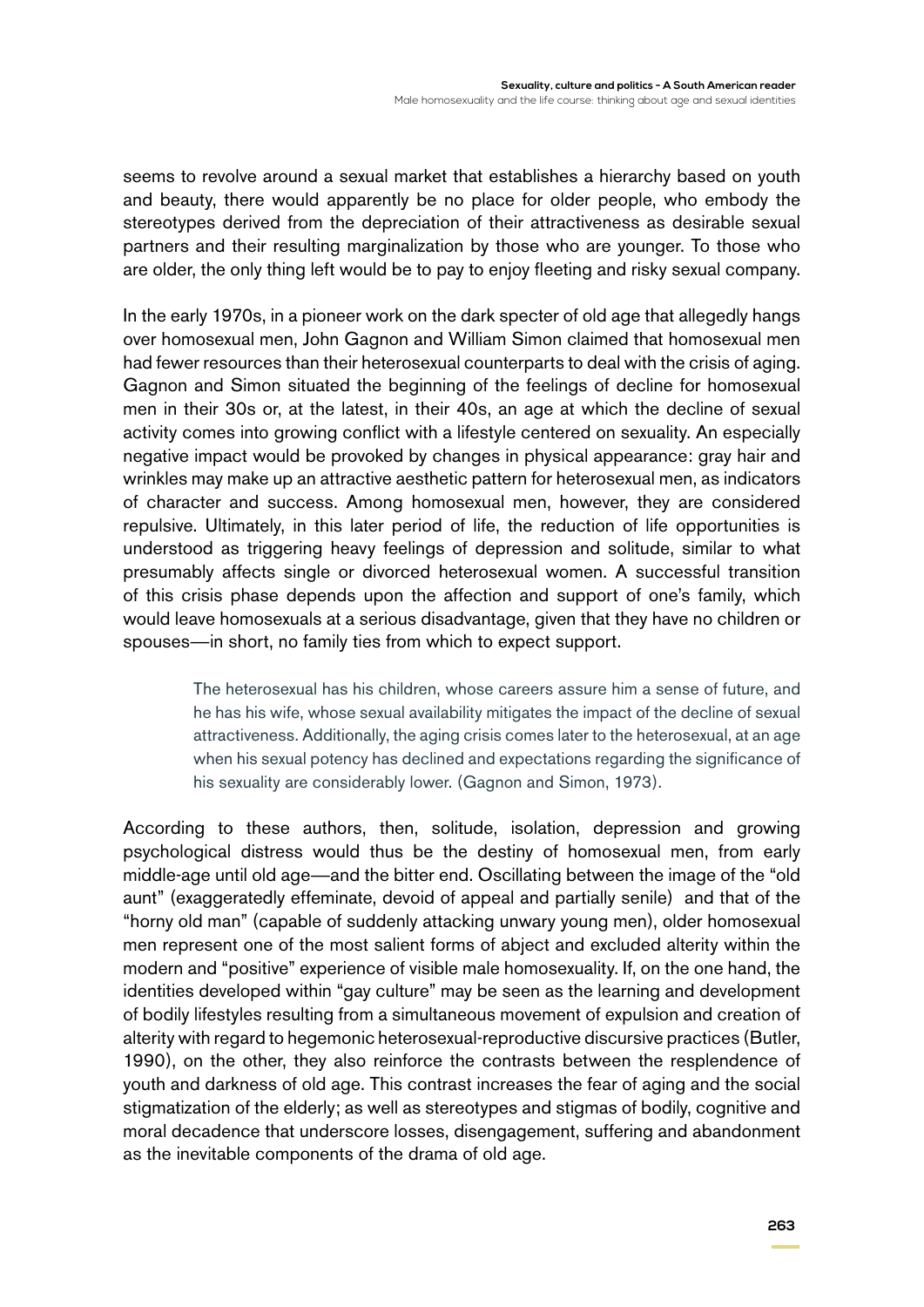Facing this scenario, one question comes to mind: are things really like that? In the 1970s, another duo of researchers, Weinberg & Williams (1974), used a broad survey to study homosexual men in New York, Copenhagen and Amsterdam. These researchers observed that older men showed a higher level of satisfaction and well-being in their lives than younger men, even though the researchers had expected the opposite to be true. Currently, in São Paulo, whoever walks by Vieira de Carvalho Avenue at night, especially on Fridays or during the weekend, will not find it hard to identify several men who could be classified as middle-aged or elderly; and who are often referred to as "*coroas*",<sup>2</sup> especially by those who gather along the sidewalks between República Square and Aurora Street.

The "*coroa*" is a character of undefined age, who bears visible signs of the "mask of aging": gray hair, wrinkles, a thick waist and somewhat slower movements. The "*coroa*" typically seems to be a mature man with virile manners, who is healthy enough and has sufficient physical disposition, personal presentation and money to frequent certain spaces in the so-called "gay circuit", find friends, drink, have fun and also try their luck in the flirtation market. "If you see two *coroas* talking loudly on these sidewalks, at any time, you can bet they're arguing over a man", said Carlos, 64, one Sunday afternoon, while we talked at one of the tables of the "Lord Byron" bar on the corner of Vieira de Carvalho and Aurora. This bar is a gathering point for apparently rich "*coroas*" (although it is not exclusive to them), the successor to the traditional bar "Caneca de Prata", which still exists across the street. About ten years ago, the place where the "Lord Byron" now stands was occupied by a bar that also attracted a nocturnal crowd of "*coroas*" and was known as the "Caneca de Lata" due to its run-down aspect.<sup>3</sup> Currently, the successor to the "Caneca de Lata" is a diner situated on the opposite sidewalk, closer to the corner with República Square.

Just like the other gay-circuit-goers, the "*coroas*" here are probably the visible tip of an iceberg made up of middle-aged and elderly men who have sex with other men. What this tip seems to signify is another contemporary movement of a more general nature, which seeks to change conceptions of aging as a decadence, melancholic process. Instead, this movement casts a vision of old age as "enriched with distinctively creative possibilities" (Featherstone and Hepworth, 2000). It seeks to replace the pessimistic inheritance for an alternative based upon the idea of "improving" oneself (Gullette, 1988). A new attitude towards time and aging, it emphasizes the possibilities of maintaining one's identity, discovering new sources of personal power and, with these, being socially and psychologically triumphant and happy, despite reduced biological capacities. It draws attention to the possibilities of reinterpreting and reconstructing the body and aging, which are no longer considered to be biologically determined realities, but as open to diverging interpretations and in constant change. Aging thus becomes

<sup>&</sup>lt;sup>2</sup> Literally "crown', colloquial term used to refer to older men and women. (Translator's note)

<sup>3</sup> Literally "Tin Cup", a pun on the name of the other bar, "Caneca de Prata", which translates to "Silver Cup". (Translator's note)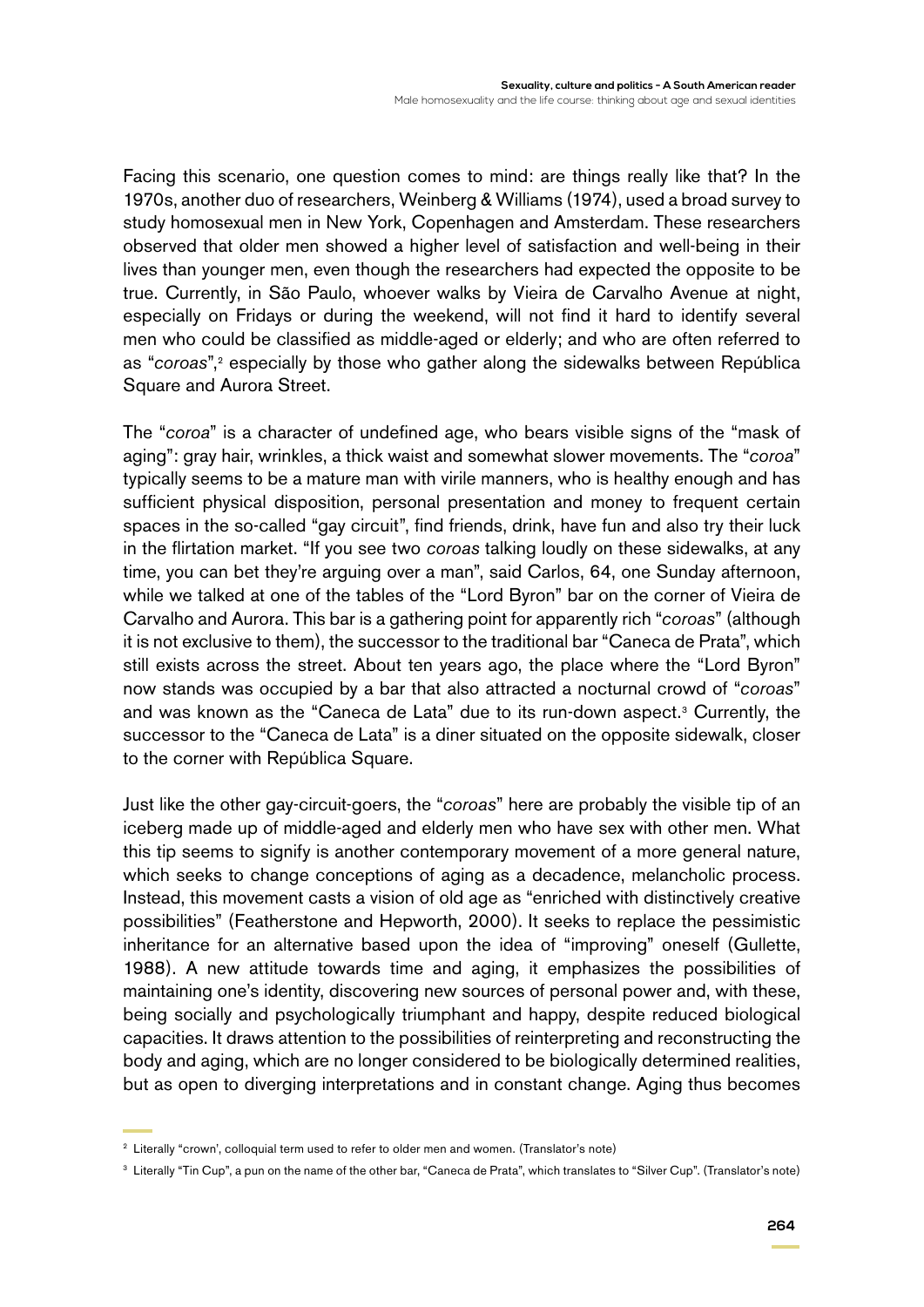an arena with a series of political struggles (Katz, 1996): struggles around legitimate narratives regarding the relation between body, aging and sense of self; struggles against culturally constructed concepts of inevitable personal degeneration; struggles against the denial of the potential of positive changes in the later stages of one's life.

From this point of view, the "*coroa*" seems to be presently associated with recent and more "positive" representations of aging that seek to emphasize the advantages and personal enrichment brought on by maturity. This view questions the social formation and political commitments of medical and gerontological discourses on aging and the notion of "elderly". The cliché that "youth is a state of spirit" reflects dimensions of this new social sensibility toward the later stage of life, which implies the possibility of converting old age into an "indefinitely extensive plateau of active and enjoyable consumption" (Featherstone, 1994). Research into the experiences and representations of maturity and aging among men who have sex with men should therefore situate them in the tense and moving crossroads between old and new conventions regarding the periodization of life, aging and old age and their relations to sexuality and homosexuality. This means taking into account, in short, the possible arrangements, combinations and transitions between the image of the depressed and solitary "old aunt" and the well disposed "*coroa*" surrounded by good company.

# **2. The life-course paradigm**

Let us return to the idea of a "plateau", alluded to by Featherstone, which seems central to a more recent conception of life as a performance delimited by the nature of the body, in which notions of form, development and decline, as well as differentiations and cut-off points between different age periods, have become blurred. In this conception, an initial phase is assumed: one of increasing control over one's body, emotions and cognitive skills—three spheres of control and competence that one needs to master in order to become an accepted, trustful human with full citizenship rights. From this follows a general view of life as a plateau with no defined form, stretching from the beginning of adult life until prolonged middle age, in which emphasis resides on variable trajectories, on flexibility, on each person's ability to construct their own biography. In this representation, youth is the motor of life, of the movement of permanent construction, exploration and renovation of identity. Old age, in turn, ends up being defined by the failure of those three levels of control and competence.

It is possible to place this emerging conception of the life process as a plateau with indefinite form, open to variations and invention, in opposition to other representations that are based precisely on the recognition of life stages that differ in terms of development and decline. By way of contrast, we can consider three of those representations (Featherstone, 1994). The idea of the life cycle itself presumes phases of growth, maturation, reproduction, decline and death that are successively reproduced through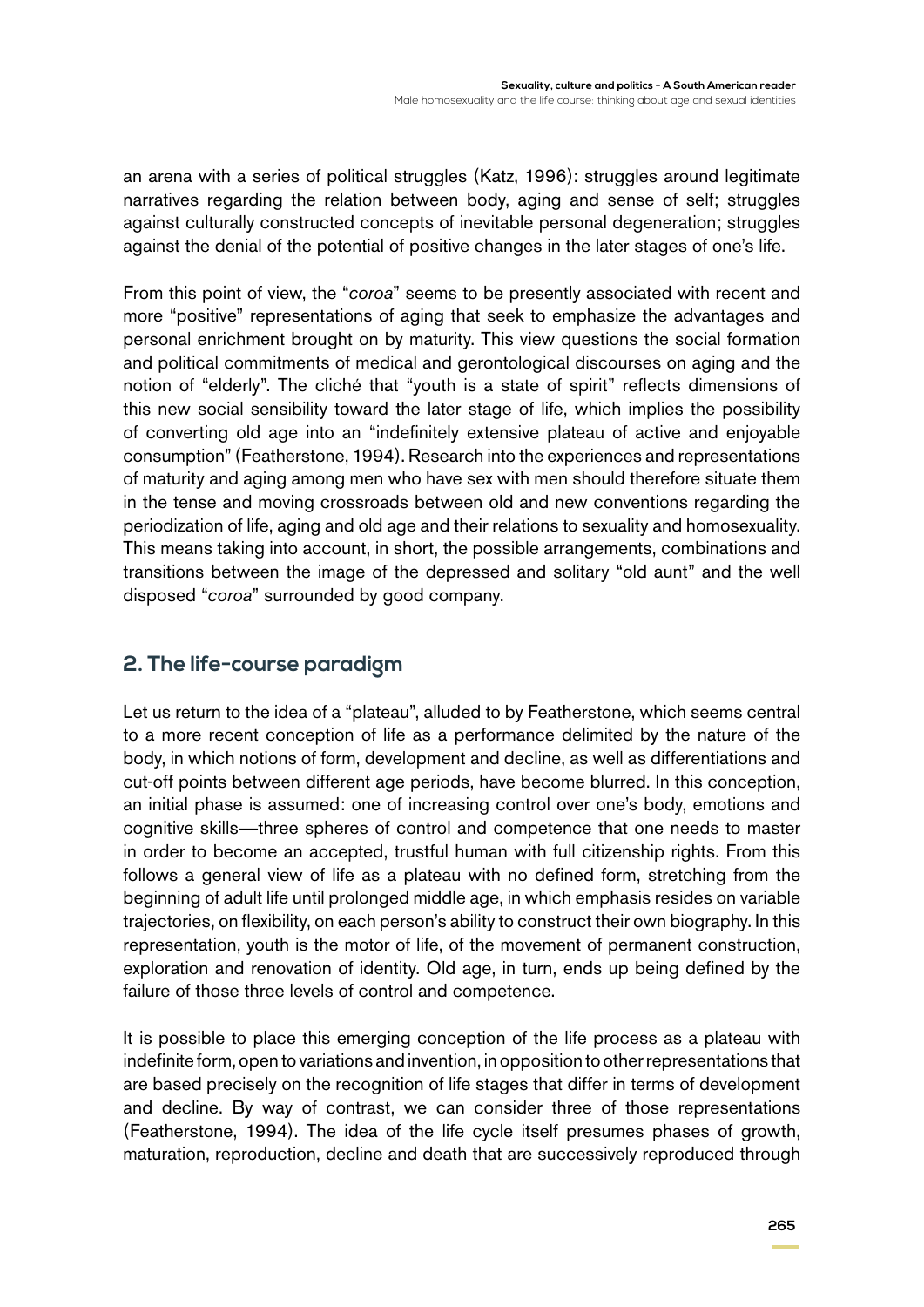generations. The idea of life as a continuous, linear progression is characteristic of developmental psychology and is based upon a notion of constant progress toward an established goal. More recent versions of this concept understand even the biological losses of old age as being compensated by cultural gains specific to that stage of life (Baltes, 1995). Finally, the romantic idea of "the fall" values childhood and youth as high points in life, with the remaining stages marked by a frustrated search to regain those values.

The conception of life as a plateau does not substitute these other representations, but seeks to dislocate them through criticisms regarding their division of the life process into discontinuous stages and values. This can also be observed in the emergence of the so-called "life-course paradigm" in the humanities, which confronts previous narratives of cycle, development and fall, questioning their assumptions of order and predictability in the human life process. The central point of these critiques is to highlight that historical and cultural changes alter patterns of development and transition in adult life for different groups, generations, or cohorts. The life-course paradigm is presented as an alternative geared toward the acknowledgement that any point in a life trajectory must be analyzed from a dynamic perspective as a consequence of previous experiences and future expectations and integrate personal motives and the limits of the corresponding social and cultural context.

Giele & Elder (1998) analyze four important elements in the definition of the life course as an investigative method: situation in time and place, which points to contextualization in social structure, history and culture; the intertwining of lives, which highlights the relevance of interactions between people who share similar experiences; human agency, which highlights the way in which individuals' movements toward accomplishing personal goals influence the configuration and direction of their life courses; and the synchronization of life, in which chronological events in personal lives combine simultaneously with events that are characteristic of the referenced group and are peculiar to the historical times. Emphasis here is no longer placed on the individual who goes through pre-established, universal stages of human development. Instead, it is placed on the interrelations between personal trajectory and the historical and cultural structuring of experience. Instead of assuming we know what tasks and issues will be faced or negotiated through time, it situates people in relation to the relevant challenges and interests within their own lives, as a consequence of their present social life.

In the life-course perspective, concepts of generation and generational cohort gain relevance and are reclaimed in a perspective that dates back to Mannheim's classic view, expressed in his famous essay "The Problem of Generations" (Mannheim, 1982). The central issue here is the similarity of situations within the same historical period, which is created by age stratification and generates particular understandings of the self and others based on shared collective interpretations of historical events. The emphasis here is not so much on continuity and reproduction, but on the hiatuses,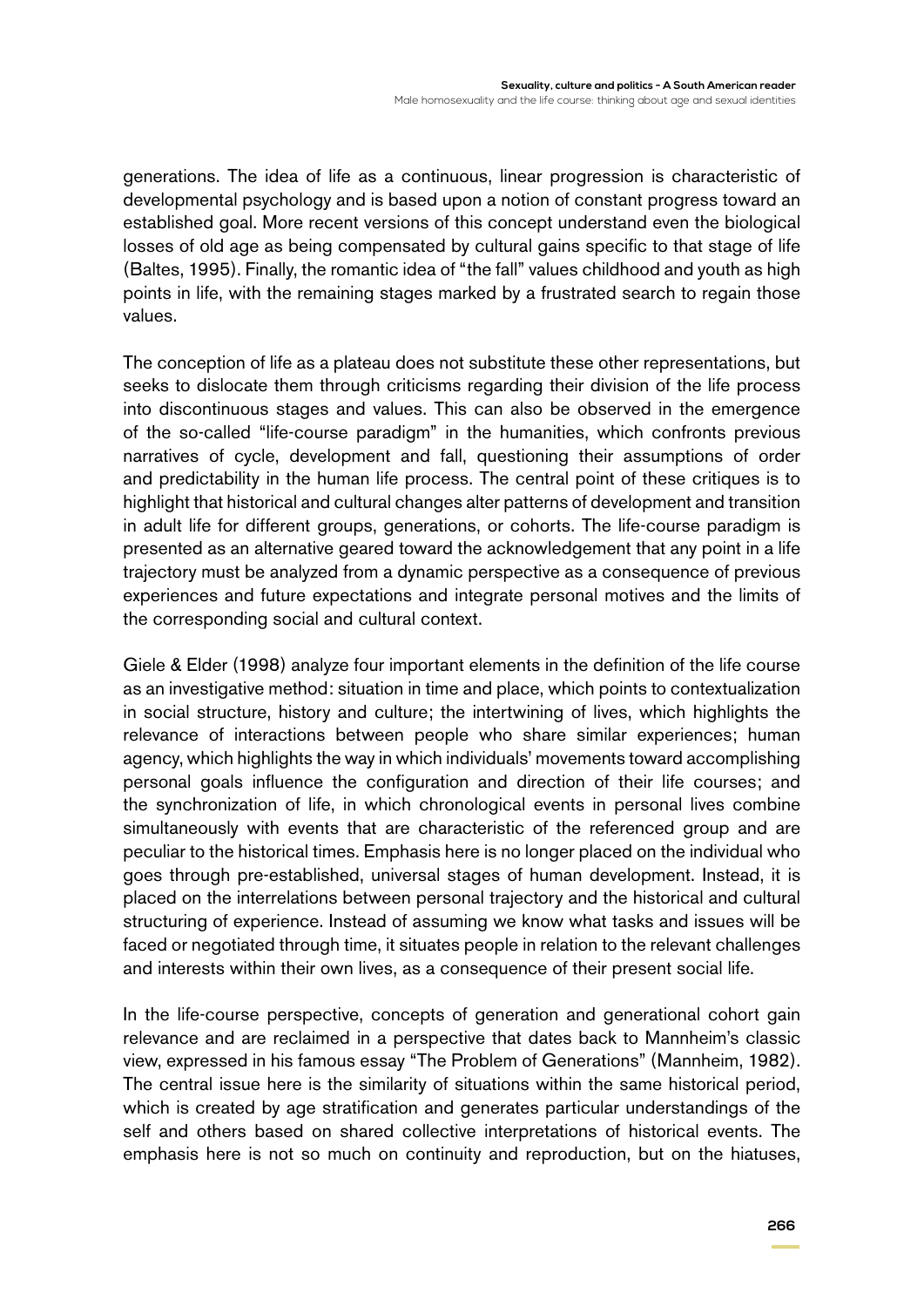ruptures, improvisations and inventions that singularize generational experiences. Under specific historical circumstances, certain cohorts may show themselves to be extremely active in directing changes in behavior and in producing a "memory" or "tradition" of collective reference. This seems to be the case with the post-war, baby boom generation in Western countries (including Brazil), which is also the generation that decisively contributed to producing the modern "gay cultures", as well as new discourses and images of aging.

If there is no single process of life for all, if it is necessary to analyze different sets of people and different historical, social and cultural contexts, the consequence is that studying today's elderly may say very little about what tomorrow's elderly will be like. To understand tomorrow's elderly, we must look at those who are in middle age today. Another problem, however, is wanting to understand today's elderly based on the references of tomorrow's elderly, when the later generation's power of vocalization is much greater. The risk here is that the elderly of today will be erased (cf. Cohen, 1994). I will now show how these emphases have played out in part of the production that sought to periodize the stages of construction of the homosexual identity and how they have been employed in investigations about aging among homosexual men.

### **3. Homosexual identity and the life course**

Research into processes of developing a peculiar sexual identity has marked a good portion of the studies about homosexuality in the social sciences since the 1970s. As Weeks (2000) shows, the idea of sexual identity is surrounded by ambiguities: it can be an absolutely fundamental declaration of belonging, having important connotations both in terms of a sense of personal unity and of political commitment. On the other hand, identities are historically and culturally specific, being selected from a range of possible options. They are not essential parts of each individual's personality. In anthropology, identity analyses increasingly remove any illusion of a lasting substrate that the concept may imply. Identities are thought of as situational, relational and contrasting; they are affirmations of political responses to given conjunctures, linked to other identities, composing a "strategy of differences" (Carneiro da Cunha, 1985). In this perspective, identities don't exist in themselves; rather, what exists is the political problem of identity delimitation. For this reason, there are those who believe that we can adequately replace the concept of identity with other formulations such as "affinity" (Haraway, 2000; Corrêa, 2003).

Political concerns are evident in most studies of homosexual identity emphasizing the dimensions of resistance and choice through the struggle against the weight and pressure of social conventions. Concepts drawn from symbolic interactionism, such as "stigma", "labeling", "development of stigmatized identities" and "the perpetual career of the self" (Goffman, 1968; 1975; 1976) have been highly influential in these studies,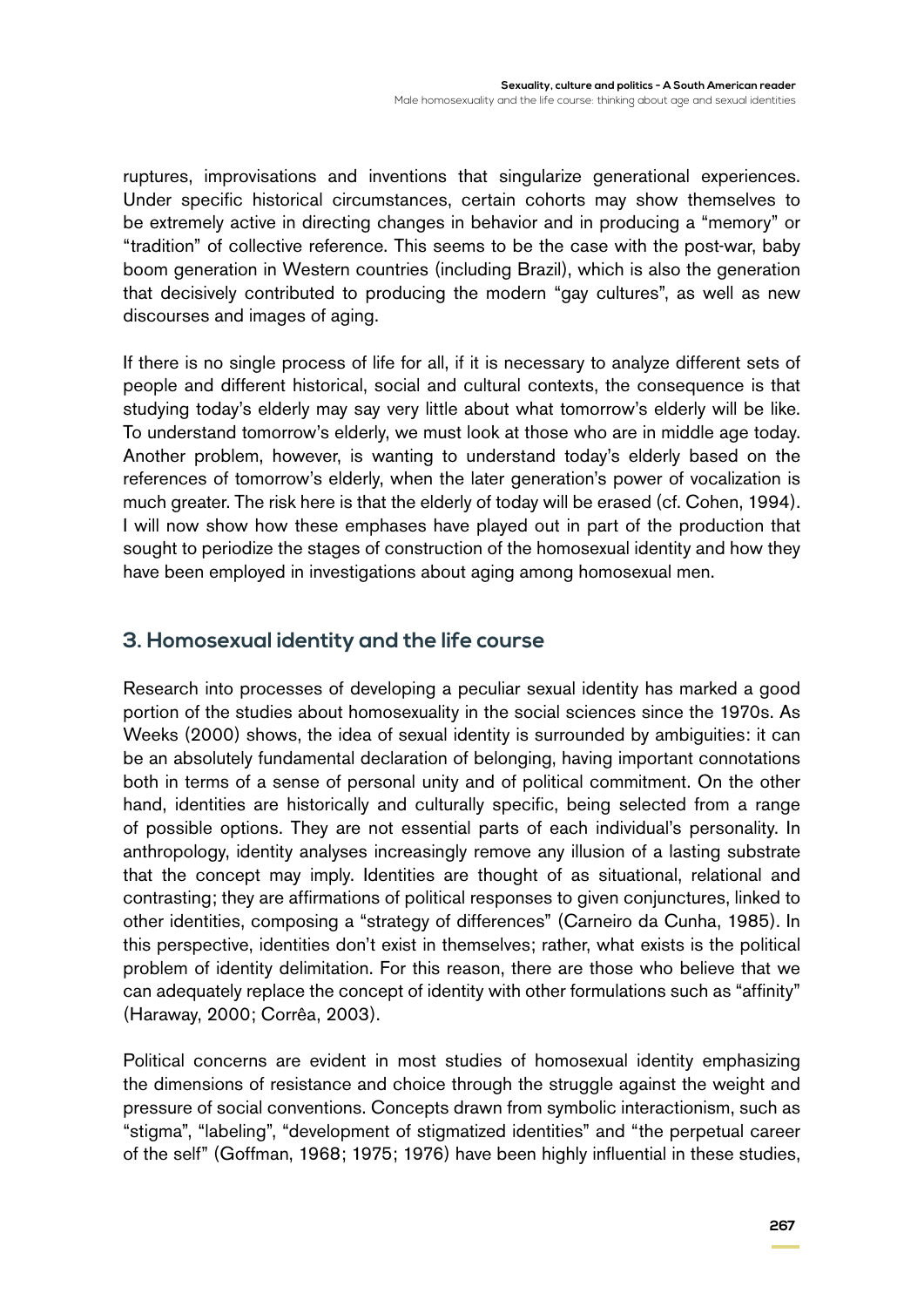as have been perspectives related to personal change in adult life (Becker, 1970). Also highly influential was the view that the processes involved in constituting a sexual identity are closely connected to the socially available possibilities of affirming those identities in terms of McIntosh's pioneer 1968 discussion of the "homosexual role". Based on these concerns and concepts, authors have developed formulations that seek to outline the processes through which one reaches an existence that is personally and publicly acknowledged as being "homosexual", with a decided emphasis on the process of coming out (Dank, 1971).

The four-stage interactionist model proposed by Plummer (1975)—sensitization; signification and disorientation; coming out and subculturalization; and stabilization set the general discussion in those terms. It was based on the conception of homosexual identity as a life trajectory involving the adoption of a self-defining homosexual, learning the corresponding roles and deciding to live one's adult life as a practicing homosexual.

In Plummer's model, each stage of this process is associated with a life stage. "Sensitization" would thus correspond to certain childhood experiences concerning interests, emotions and activities (including, but not limited to, erotic and genital activities) considered inadequate in the face of expectations regarding gender roles. "Signification and disorientation" occur during adolescence, when interests and feelings towards other young and adult men are accentuated and evaluated in terms of their potential relevance for self-awareness, anxiety generation and confusion. The coming out stage—later referred to as "subculturalization" (Plummer, 1995)—typically occurs in mid- or late adolescence, when young men begin to establish contact with other young and adult men who self-define as "homosexual" or "gay". They thus learn "homosexual" or "gay" roles and come to define themselves as such. Lastly, the fourth stage corresponds to maturity, in which the individual feels at ease and comfortable with his own homosexuality, committing to it as a lifestyle.

Authors who developed the model outlined by Plummer, such as Troiden (1988) and Cass (1979; 1984), offer some criticisms of Plummer's work, especially regarding the absence of a definition of homosexual identity. Following a theoretical perspective affiliated with the generation of "ideal types", Troiden modifies Plummer's four-stage scheme, generalizing it to female homosexuality and suggesting a slightly different sequence of stages whose very names seem to make explicit the normative bias to which I alluded earlier: sensitization, identity confusion, assumption of a gay identity and commitment to homosexuality as a lifestyle.

To Troiden, sensitization occurs before adolescence and involves feelings of marginality associated with perceiving oneself to be different from others and "atypical" from the point of view of gender interests. Awareness of that marginality is retrospective, however, and develops in adolescence, when boys and girls provide new meanings to their experiences. Adolescence is thus a period of inevitable turbulence and confusion,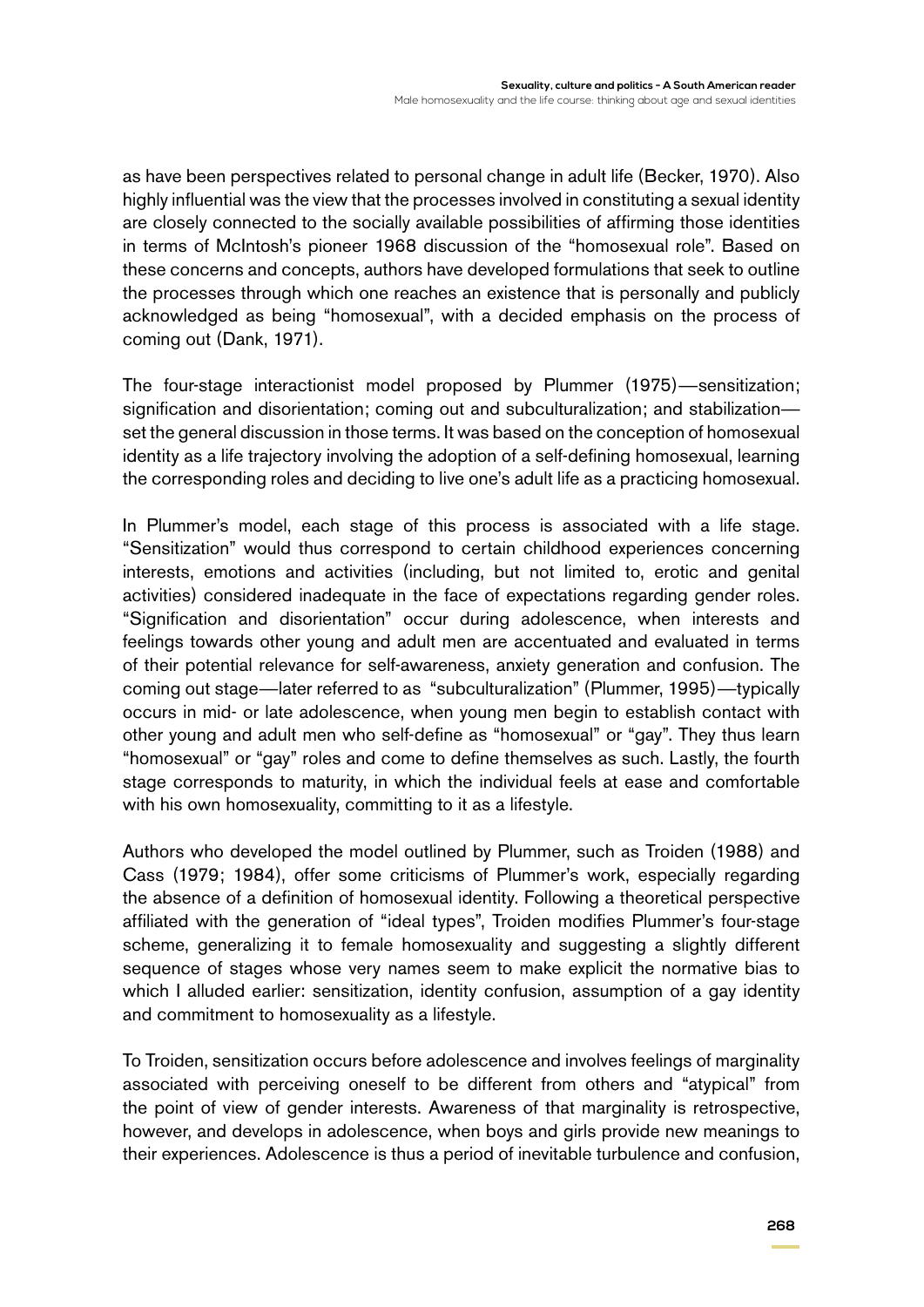of awareness of stigma, but without the knowledge of what it means to be gay or lesbian. Different strategies may be used to deal with this period of distress. One can deny or attempt to eradicate it and even assume homophobic attitudes; one can, alternatively, redefine the distress as a "temporary phase" based on the discovery that others share the same kind of desires. This may represent an effort towards self-acceptance. Reaching the third phase, which requires means of reducing and managing feelings of alienation, guilt and stigma, involves increasing positive contacts with others who make up the "gay and lesbian community". The fourth stage is characterized by more or less openly maintaining homosexual relationships and by the deliberate effort towards broadening self-acknowledgement as homosexual to people outside the community, directed toward reducing stigmatizing perceptions of others. In this stage, any regret of "coming out" disappears and homosexual relations are defined as a legitimate source of love, sexual satisfaction and romantic involvement.

A still more detailed exposition of the perspective of development by stages may be found in the works of Vivien Cass (1979; 1984). Emphasizing (like the others) the impact of stigma on life trajectories, Cass postulates a six-stage model, with each stage associated with a set of possible alternatives. The first stage is one of tension between commitment and identity confusion. In this stage, there's the perception that one's thoughts and actions are in disagreement with those of the broader society. In the second stage, internalization takes place and the subject accepts that being "gay" means being part of a discriminated and marginalized group within society. Faced with this understanding, different paths may be followed: one can persevere in one's homosexual identity despite acknowledging its costs; one may claim a bisexual or heterosexual identity; finally, one can maintain a negative attitude, which may lead to suicide. The third stage is that of identity generalization or tolerance, in which different alternatives for reconciling personal needs and social demands are also present. In the fourth stage, the process by which tolerance evolves into identity evaluation or acceptance is revealed. The fifth stage is one of "identity pride", resulting from growing contacts with others identified as "homosexual" and the concurrent adoption of a perspective of valuing homosexuality that takes the shape of "us" versus "them". In this perspective, heterosexuals become the disqualified "other". Finally, in the sixth stage, "identity synthesis" occurs. Feelings of anger and frustration are replaced by a superior form of personal and public acceptance of the gay or lesbian identity, along with integration and self-esteem, which also make it possible to value even those who are different from oneself.

What is interesting in Cass's sequential model is its explicit acknowledgement of different possibilities for development, connected to the more general point of view that processes of constructing sexual identity are closely connected with the socially available possibilities for affirming those identities. Social circumstances that enable the affirmation of a gay or lesbian identity are thus more important to the process of adopting those identities than sexual behavior itself. This model seems more open to changes in sexual orientation throughout one's life trajectory.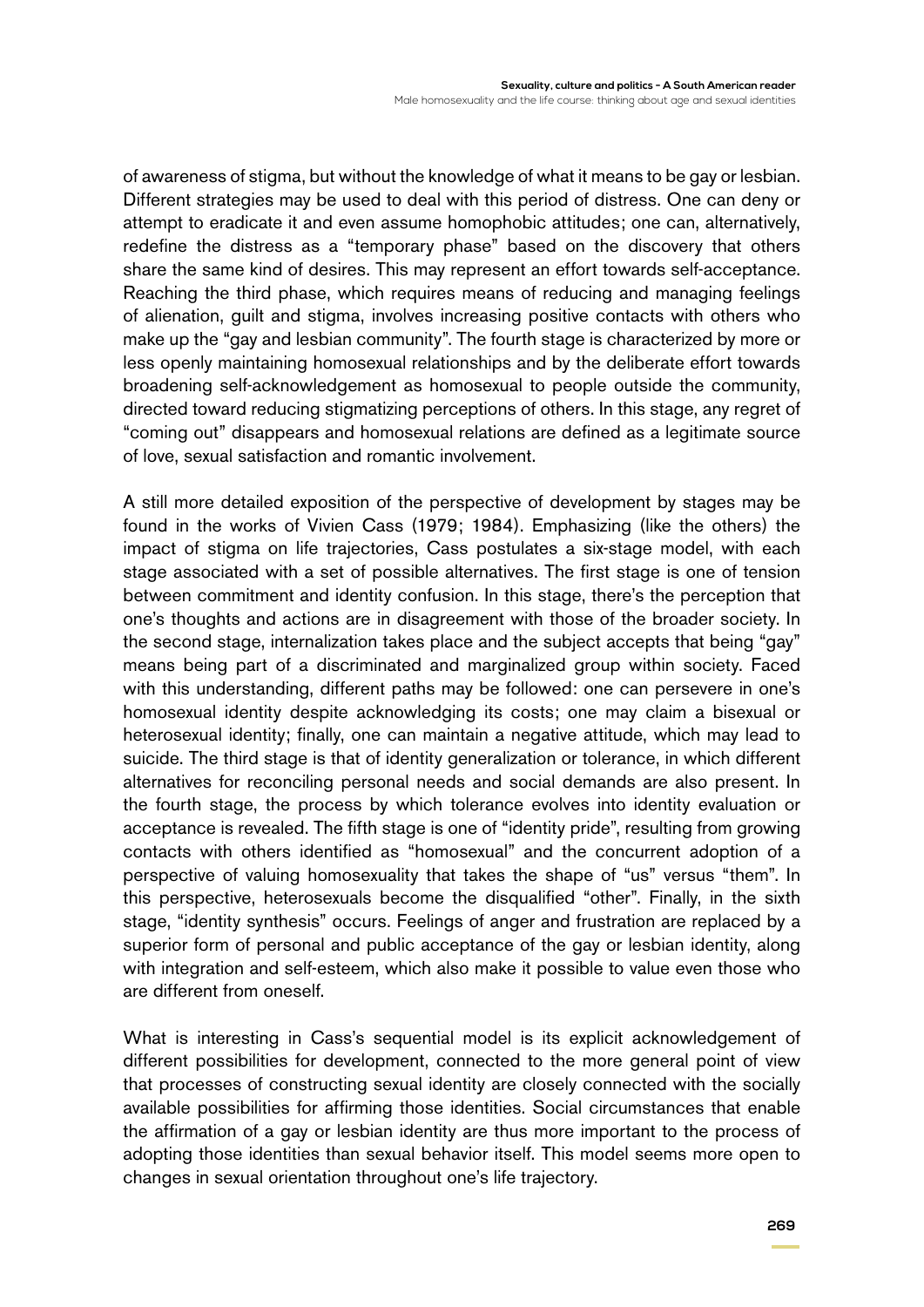Despite their nuances and distinctions, these models share a recurring set of assumptions. The first stage is invariably postulated as the moment in which children and adolescents block the acknowledgement of their own sexual desires. What follows is a period of experimentation and signification, necessarily marked by turbulence and tension, which may lead to a sense that the subject's desires are acceptable and "normal". With the partial exception of Cass, these models also tend to recognize adolescence as a privileged, critical stage in defining sexual orientation. They implicitly assume that the biological changes associated with puberty are a decisive impulse in increasing awareness of desire for people of the same sex. The process of "revealing oneself" to be homosexual appears as the next stage and will be successful as long as it happens under favorable conditions of self-adjustment and social support. It is assumed, therefore, that most (if not all) men and women who will "reveal" themselves as "homosexuals" during adulthood are those who necessarily already began to see themselves as such since adolescence—which may reflect the fact that the vast majority of sexual orientation studies focuses *a priori* on adolescence as a critical phase and pay less attention to other life stages. It is thus also assumed that creating a positive selfimage as "homosexual" is an identical process, regardless of whether it occurs during youth, middle or old age.

The "life-course paradigm" criticism of stage models agues that these models tend to follow the conception bias of life-cycle theory, seeing life as a process in which individuals go through defined transitional periods until they reach a stable identity. These models follow an interactionist tradition in which personal identities are not seen as based on inscribed personality traits, but as theoretically open processes that develop during the course of particular experiences. Their formulation, however perhaps as a result of combining emphasis on sexual stigma as a necessary molder of experiences associated with homosexuality, with efforts to articulate each phase of the homosexual "career" with a life stage—can be read as an attempt to found a normative model of the homosexual life cycle or progression. The interactionist perspective, in effect, remains trapped in an individual-society dualism that constructs the problem of identity as a relationship between two connected but distinct entities. If attention is drawn to sociocultural constraints and patterns in these models, they still do not call into question sexuality as a natural substrate, leaving the path clear for narratives that consider homosexuality to be based on the blossoming of some innate, "given", "natural" predisposition. Stage models thus end up imposing an abstract and artificial order to life histories, tending to reify and simplify transitions that, in real experience, can be far more complex and which take place at different times during one's existence.

Some findings from recent research oppose the development stage models. Empirical studies in the United States (Boxer, 1990 apud Cohler & Galatzer-Levy, 2000; Savin-Williams, 1995) have shown that many adolescents go through a phase of homosexual and heterosexual experiences before establishing a sexual orientation for themselves. Furthermore, among more recent adolescent cohorts, tensions regarding sexual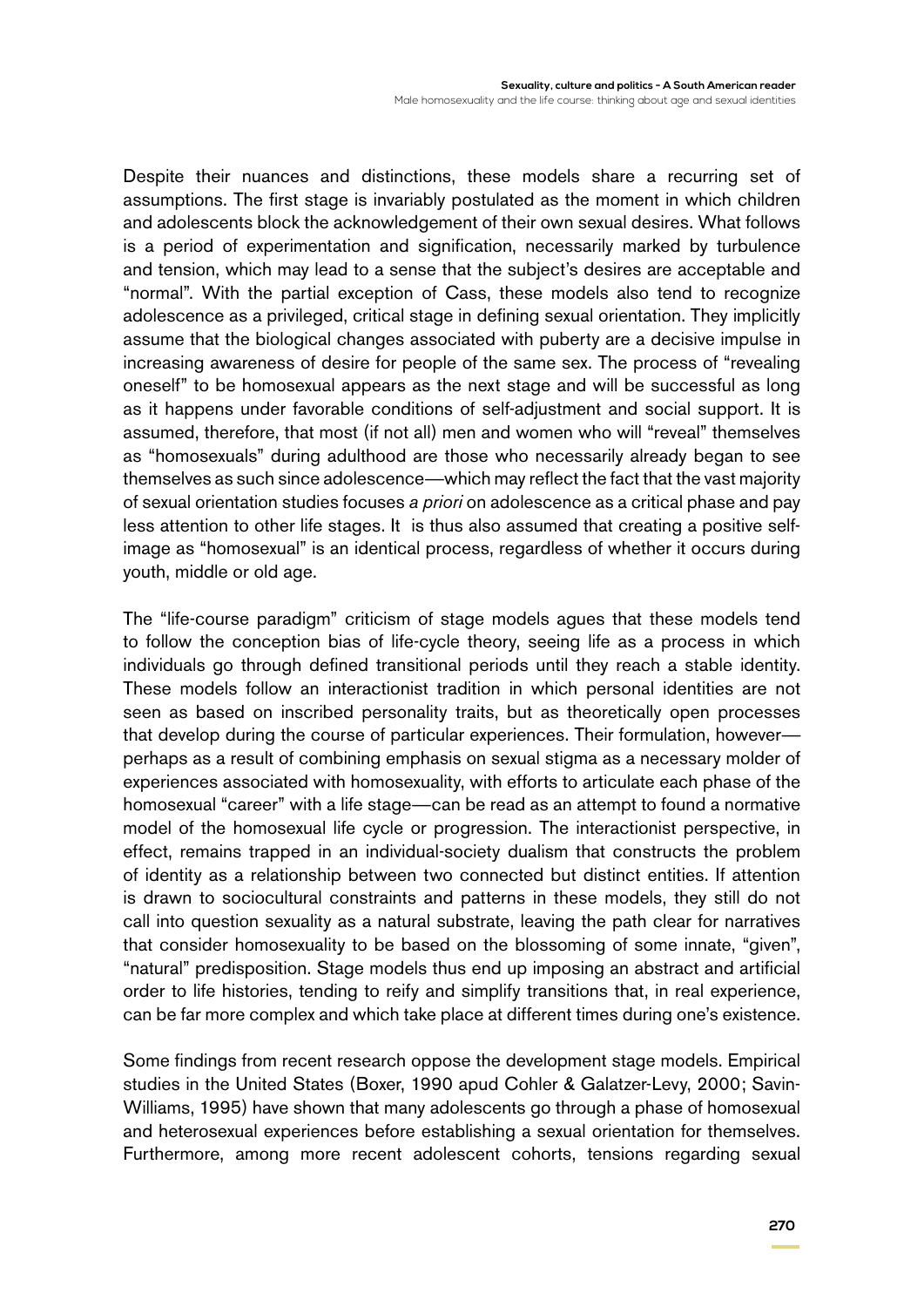desires and feelings have more to do with revealing that self-acknowledgement to others, which brings to the forefront the social implications of self-definition (Herdt & Boxer, 1996). Research on some contemporary youth cohorts in the United States has observed that a growing number of adolescents and young adults show a preference for the term "bisexual" in order to refer to their desires and lifestyles, acknowledging an attraction to both sexes (Savin-Williams, 1995). This may, in fact, be connected to the so-called "queer critique" of identity politics. Gender marks must be taken into account in the processes of homosexual "coming out", as well as in different contexts of class and "race", even when considering contemporary cohorts of a given historical period (Herdt, 1989). The issue becomes more complex when we consider those cultural contexts in which the categorizations "homosexual", "gay" or "lesbian" are not the only ones available, nor are necessarily predominant, when designating same sex desires and practices (Carrier, 1989; Murray, 1979; Fry, 1982a; 1982b, Parker, 1992).

Even if these inferences based on empirical studies reflect local experiences, they draw attention to the variation and diversity of processes of elaborating and expressing sexual identity related to homosexualities, indicating a greater fluidity in their definitions than is acknowledged by the stage models outlined above, which assume a nearly irrevocable transformation of the doubting heterosexual into a "gay" or "lesbian". Progressions are not automatic. Transitions depend on many other circumstances besides individual decisions and there is no necessary acceptance of a final destiny (Weeks, 2000).

Faced with these considerations, we can consider the hypothesis that stage models tend to reflect the developmental experiences of a particular cohort. In this sense, what they seem to show is a recurring way of structuring shared facts and experiences of "coming out" and "assuming" the homosexual identity which has formed a kind of collective memory of those who lived as adolescents and young adults in the 1960s and 1970s—what Plummer himself, in a more recent work (Plummer 1995), has called a "master narrative" or a "dominant narrative" referring to the origins and development of sexual orientation directed toward the same sex. Here is an illustrative example of the master-narrative:

> "I always knew I was different. I hung out with other boys, but in every way there was something different. When I was in second grade, my teacher warned my mother that I was going to 'become a fag'. She was so scared that she put me in every sports activity in the city. My true interest was the theater. I was a good athlete, but I didn't like it. In college, I was able to work in theater, where I met a guy and started a relationship. It lasted until graduation. After that, I came to Chicago to work in the theater and he went to the West Coast to work on movie scripts. At that point, I knew I had been gay my whole life." (apud Cohler & Galatzer-Levy, 2000)

These narratives, more clearly constructed by men than by women, postulate that one is born gay and that gay boys show "atypical" gender inclinations and behaviors from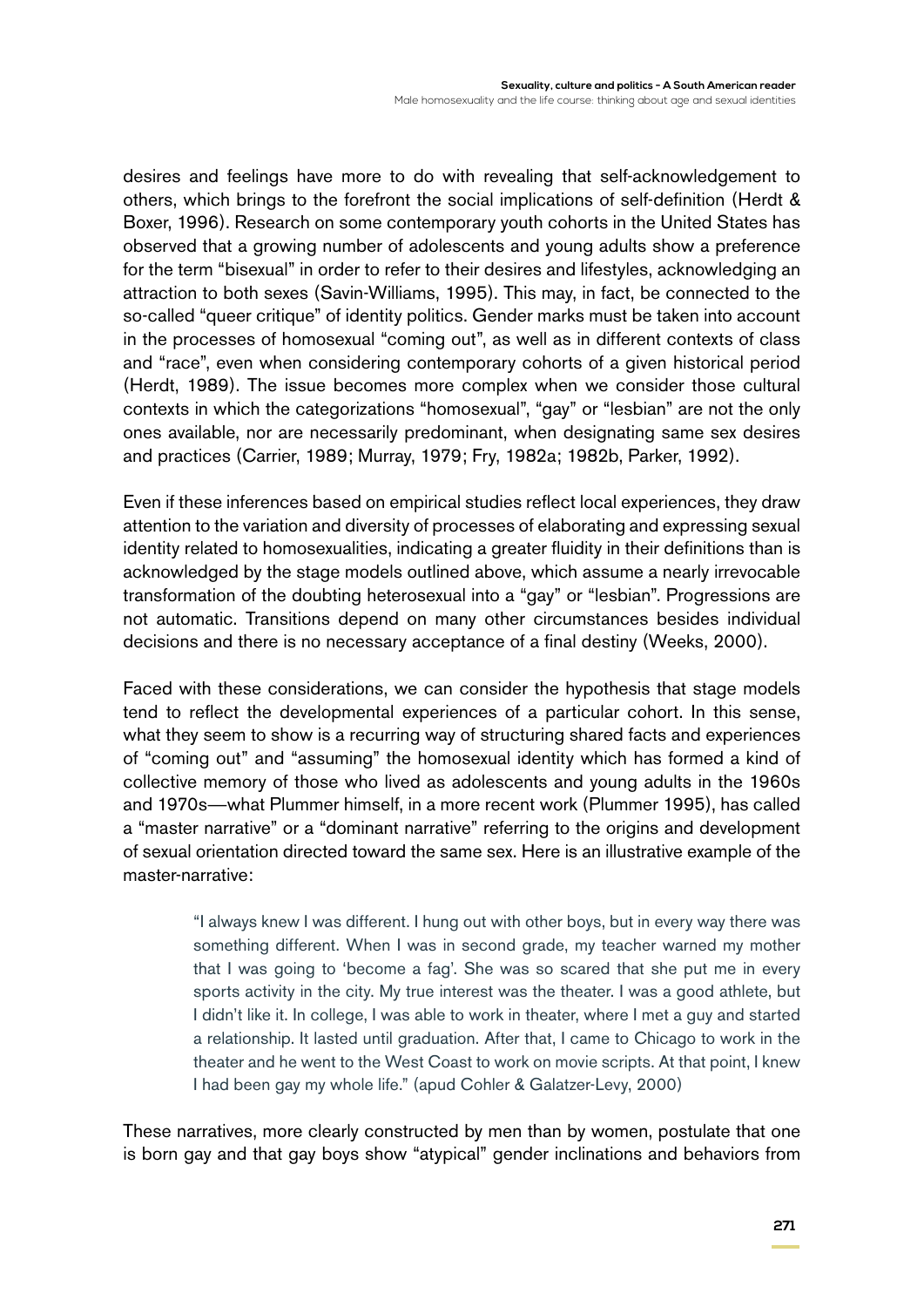childhood on. It presumes that they already feel "different" from their companions, that they are "sensible", interested in art and studying and do not enjoying sports activities and athletic competitions, even if they are occasionally forced to participate in them. The gay identity, in this perspective, develops from childhood on with the incipient awareness of erotic fantasies associated with young and adult men, an awareness that is consolidated in adolescence through homosexual activities. This growing realization of one's homosexual desires is accompanied by manifestations of intolerance from the surrounding society, through condemnations, recriminations and teasing by classmates. This, in turn provokes feelings of shame and self-criticism, which are minimized as the "gay world" is discovered and contacts with others who share a similar sexual identity are intensified. Then follows a struggle to "come out" to family and friends outside the gay community, the search for affective relationships and, finally, meeting one or more people who become "life partners".

These topics should be seen less as indicators of actually experienced situations and more as components of a plot structuring events into a more or less coherent narrative, capable of offering a sense of continuity of self and place—not only for the person who tells it, but also for the person who hears it. This point is crucial. As Ricoeur has observed, in order to make sense, any life history must adapt to certain general conditions of acceptability that we apply whenever we hear a story. In order to be "tellable", a story must be "followable" and, in a certain sense, be "self-explanatory" (Ricoeur, 1971, 1977). Stories in general (and life histories in particular) are co-constructed by those who tell them and those who hear them. If coming out narratives may be considered intrapsychic scripts in the terms of Simon and Gagnon (1984)—that is, accounts that reveal the play between cultural meanings and social interactions relevant to the presentation of the teller's own subjectivity—and if we take into account the consideration that every narrative is also co-constructed by those who hear it (Ricoeur, 1971, 1977), then their analysis may offer important elements for our understanding of the role that elaborating experiences of a generational cohort plays in learning and diffusing master-narratives about the origins of sexual desire.

In the coming out narratives (Hall Carpenter Archives, 1989; Plummer, 1995) in which individuals attempt to construct meaning for their sexual desire through an account of their lives, prejudice and stigma against homosexuality tend to be the great opponent that creates the social environment in which sexual orientation is experienced as a source of distress and suffering. As a result, the bases for a "good" or "followable story" are produced. In the manner of the popular stories analyzed by Propp, the homosexual—as the hero-victim—must fight the villain, represented by social stigma, who kidnaps and represses his sexual desire, nature and inclinations. The hero utilizes magical resources of awareness and critical political commitment—provided, above all, by a supportive community—in order to struggle against the villain and socially produce their gender and sexual identities. The story plays out according to more widely shared cultural presuppositions in which desire for people of the same sex is based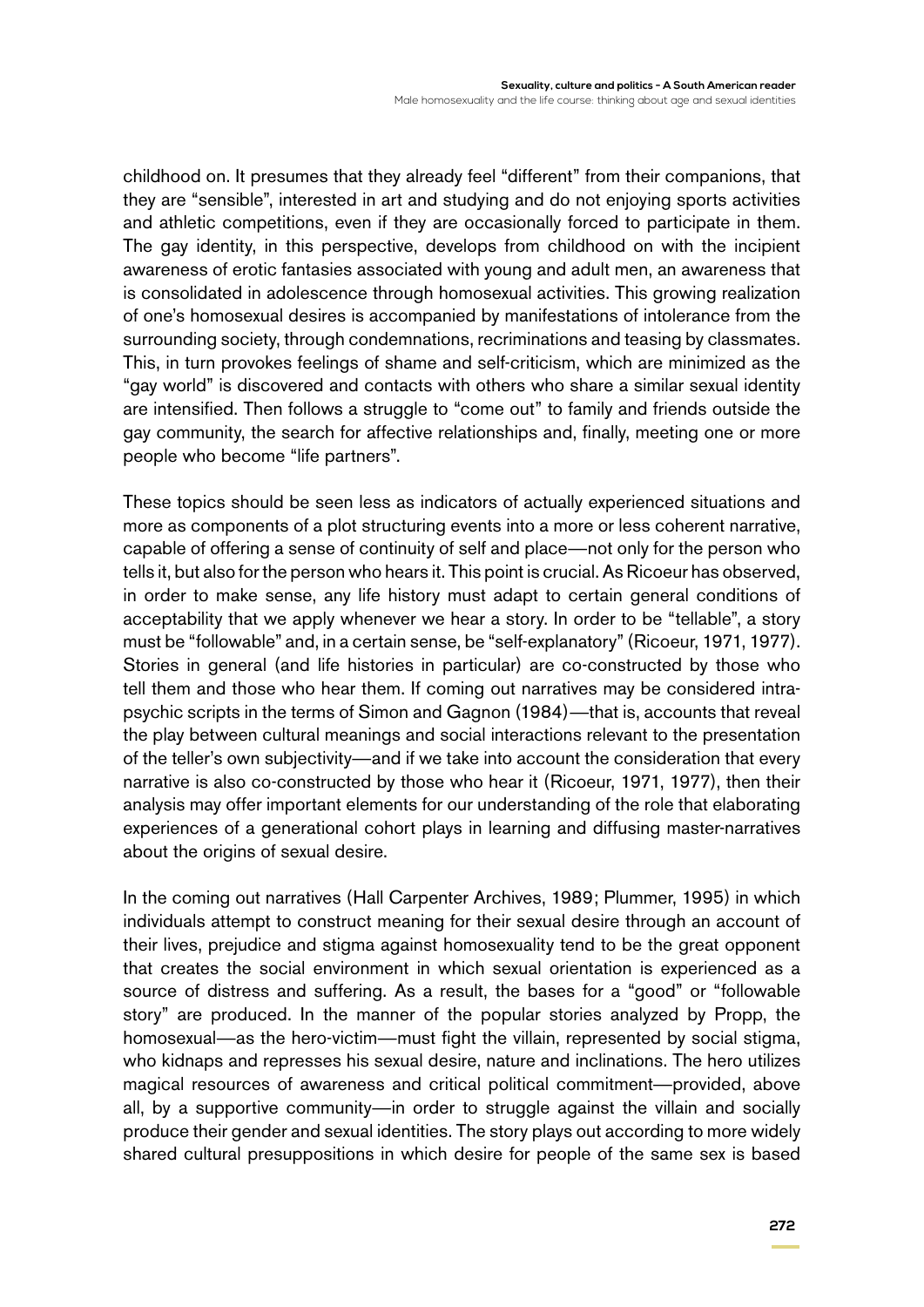on an innate predisposition that emerges in the child's experiences with family and community (Cohler & Galatzer-Levy, 2000). Thus, although details related to school, family, community, and work may be important in constructing this social background, the plot does not concern the nucleus of homosexual identity, which is often presented as naturalized or essentialized in these accounts (Lewin, 1991).

What is ultimately suggested is that these self-representations of homosexuality, present in most coming out narratives, are consistent with the experiences of the generational cohort—now in middle age—that fueled the changes which broadened the visibility of homosexuality and made issues related to it a set of political demands of growing importance in public debates in Western countries. This is precisely the cohort that has had a broader range of sensory experiences, from non-alcoholic drugs to the relaxation of attitudes toward sex. It is the cohort that promoted the explicit acknowledgement of homosexuality as a legitimate lifestyle, started the movement for homosexual rights, transformed the resistance to the police at the Stonewall bar into a powerful symbol and a date of reference for public demonstrations of "gay pride". It is also, ironically and tragically, the cohort that most suffered from the devastating effects of the HIV/ AIDS epidemic. This cohort will arrive at the later stage of life with its peculiar history of trajectories and confrontations, which may lead to new conceptions about aging and homosexuality.

# **4. Considering the peculiarities of "gay aging"**

If theoretical models of stages of the development of homosexual identity tend to crystallize, abstract and normalize narratives of signification of the experiences of what could be designated the "Stonewall cohort" (Cahil, South & Spade, 1999), they can also be used to understand people of other generational cohorts who did not experience the same struggle against stigma or who did not count on the social support given by modern "gay culture". When these models are applied to these generations, their members tend to be seen as having greater difficulties in facing problems associated with their stigmatized sexual identity. Older gay men then face a double vulnerability, as homosexuals and as elderly, and they can respond to that subjection in two ways. Let us now consider two well-known theoretical reflections on aging and homosexuality.

#### **Accelerated aging**

The first hypothesis, that of "accelerated aging", was initially presented in the work of Gagnon and Simon (1973). It evaluates age stigma by its negative effects and proposes that homosexual men consider themselves to be "old" ahead of time. An episode told by Friend (1980) in the form of an anecdote is usually mentioned as an illustration of this hypothesis. In the late 1970s, this researcher placed an ad in newspapers and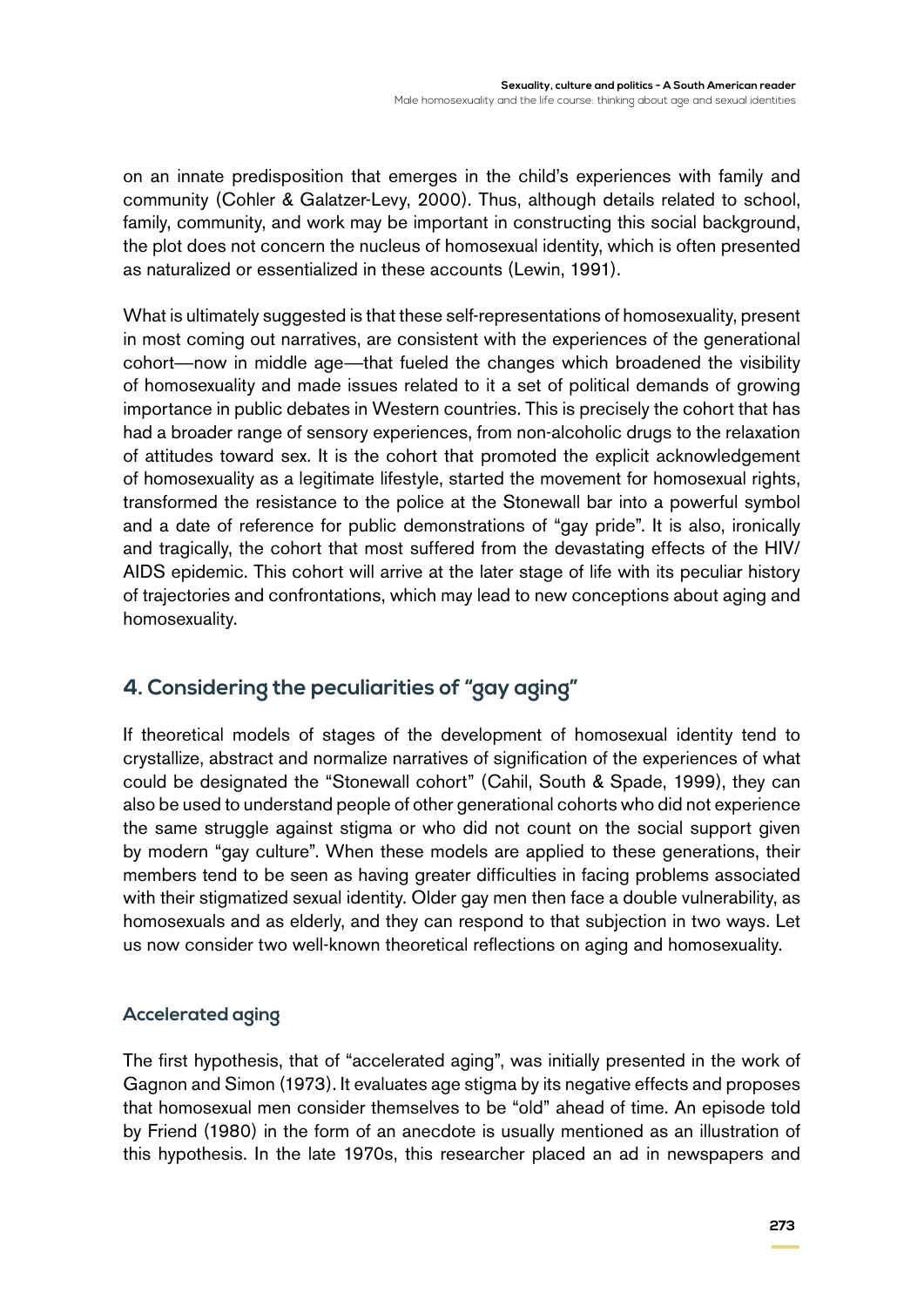magazines directed towards the gay public seeking "older" gay men who were willing to give interviews for an investigation and was surprised to receive many answers from volunteers who were in their thirties.

Some considerations and qualifications regarding the "accelerated aging" hypothesis need to be raised, however. A comparative study of heterosexual and homosexual men carried out in the United States in the 1970s (Minnigerode, 1976) found no significant differences in the way homosexuals and heterosexuals defined the age milestones expected in the transition between life stages, such as middle and old age. Gay men in this sample defined the transition into middle and old age at 41 and 64 years, respectively, which put them very close to the numbers found for the American population in general in a research coordinated by Berenice Neugarten in the 1960s (Neugarten, Moore & Lowe [1965] 1996).

Gray & Dressel (1985) reanalyzed data from an investigation carried out in the 1970s through questionnaires distributed by gay activists in homosexual associations and meeting points and by the gay magazine *Blueboy*, using time of involvement in homosexual activity as a control variable.<sup>4</sup> The analysis resulted in an association between participation in gay sexual sociability and negative feelings concerning age and physical appearance. In other words, older homosexuals who were sexually active for a longer time period were more likely to feel bad about their age and to evaluate their appearance less positively. Despite this, more than half of the elderly men in that sample expressed positive feelings with regard to their appearance. Gray & Dressel found no significant correlation between expressions of negative self-image and increase in age.

The data revealed no significant difference by age group in the number of partners during a one year period and thus did not corroborate the general idea that older gay men no longer find partners due to their reduced competitiveness in the gay sex market. Another interesting finding is found in Laner's 1978 comparison of personal ads published by homosexual and heterosexual men in an alternative West Coast newspaper in the United States in the 1970s. Laner did not detect a particular preference on the part of the homosexual men for younger partners; however, he observed that few homosexual men mentioned their age as compared to the heterosexual men. He concluded that homosexual men are more likely than their heterosexual counterparts to "omit their own age" in order not to discourage potential partners.

In other, more recent research (Bennett & Thompson, 1990), gay men defined milestones for transitioning into middle and old age in a similar ways the broader population did. They also believed, however, that "other" gay men defined middle age as starting in the thirties and old age as starting in the fifties. Most men in that study claimed to reject

<sup>4</sup> This research resulted in 4212 responses from homosexual men who were divided, for statistical interpretation purposes, into three age groups: 16 to 29 years (44%), 30 to 49 years (46%) and 50 or more (9%).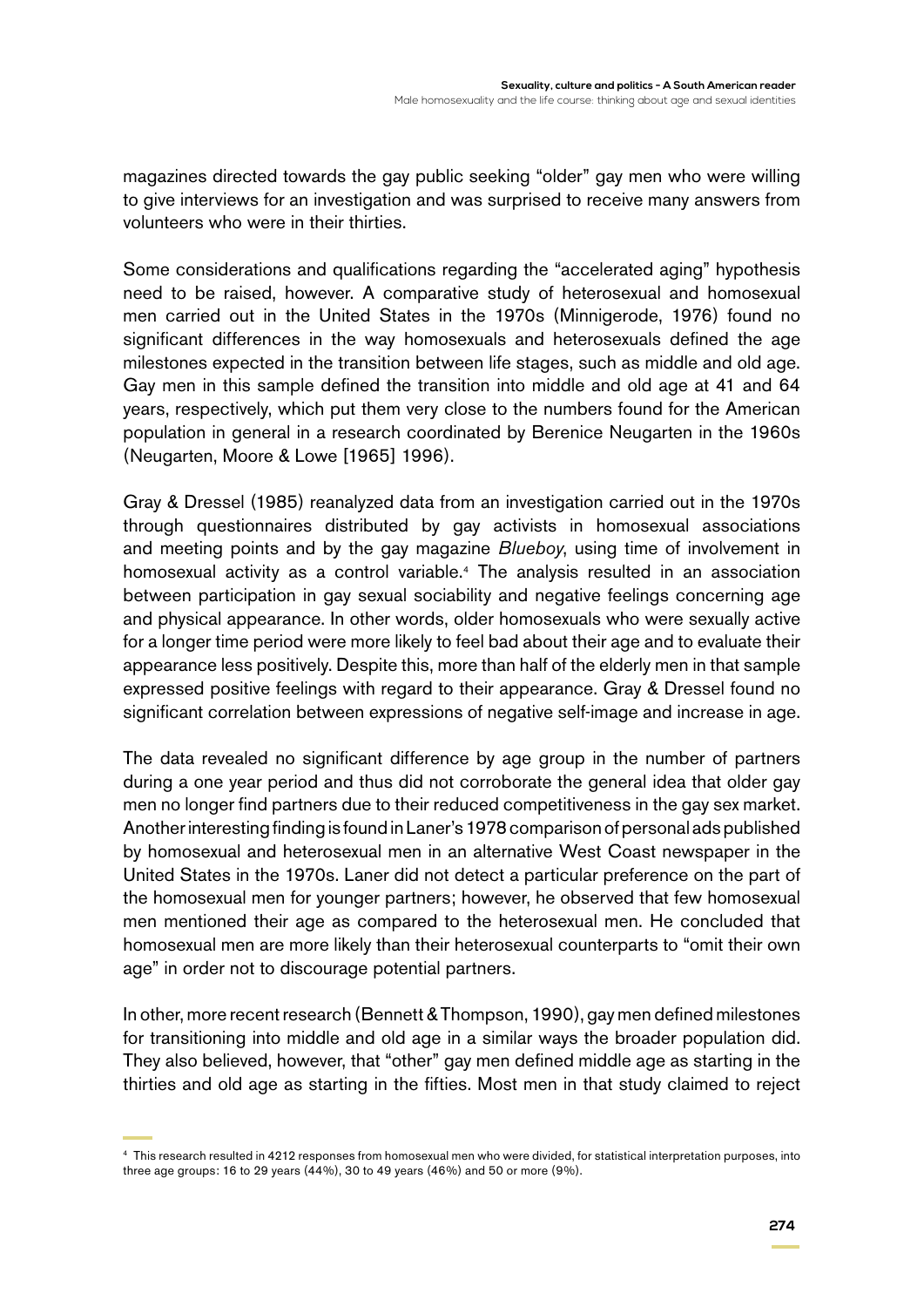categorizing people by age, considering it to be a form of stereotyping inconsistent with their own way of relating to people. On the other hand, those people over thirty claimed to consider themselves to be younger than how they were perceived by "other" gays, who were understood to be more focused on youth and concerned with age.

It is clear that when it comes to early aging among men who have sex with men, the evidence is far from conclusive and open to ambivalent interpretations. It should be noted, in any case, that emphasis on beauty and youth is a broader cultural phenomenon, as is the belief that paying attention and having prejudices regarding age is not a problem for oneself, but for "others".

#### **Crisis competence**

The "crisis competence" hypothesis holds that the battles waged by people of homosexual orientation—both in their personal experience of "coming out" and in their broader struggles against social stigma and "heterosexism"—have had the effect of endowing these people with a special capacity of resistance and determination when facing other crises during the course of their lives. Kimmel (1978) was the first to formulate the idea of the "feeling of crisis competence", suggesting that crises related to homosexuals "coming out" are more important in homosexual men's lives and that, once overcome, they minimize the impact of later crises, such as those related to maturity and aging.

Other studies (Francher and Henkins1973; Friend 1980; Berger 1982), following a similar line of reasoning, suggest that tensions and anxieties associated with aging and arising from changes or losses of social roles have a less dramatic impact on homosexual men since their life trajectories are marked by the adoption of more flexible gender roles. This leads them to be less involved with the usual problems associated with the constitutive status attributions of conventional male identity and contributes to facilitating the development of a sense of independence and self-acceptance.

Instead of the "gay who ages as a victim", of the accelerated aging hypothesis and its correlated ageism, in the "crisis competence" hypothesis we find the "gay who ages, but resists" and who, because of that resistance, seems destined to become a highly adequate elderly person. However, just as with the previous hypothesis, available studies have shown no decisive evidence that combating stigma and prejudice increases the ability to deal with the physical limitations and suffering connected with aging. Lee (1987), on the other hand, suggested that successful adjustment among older homosexual men would be more associated with their capacity to avoid crises than to confront them. The conclusion, up to now, is that "crisis competence" remains an attractive hypothesis, but its validity has yet to be demonstrated.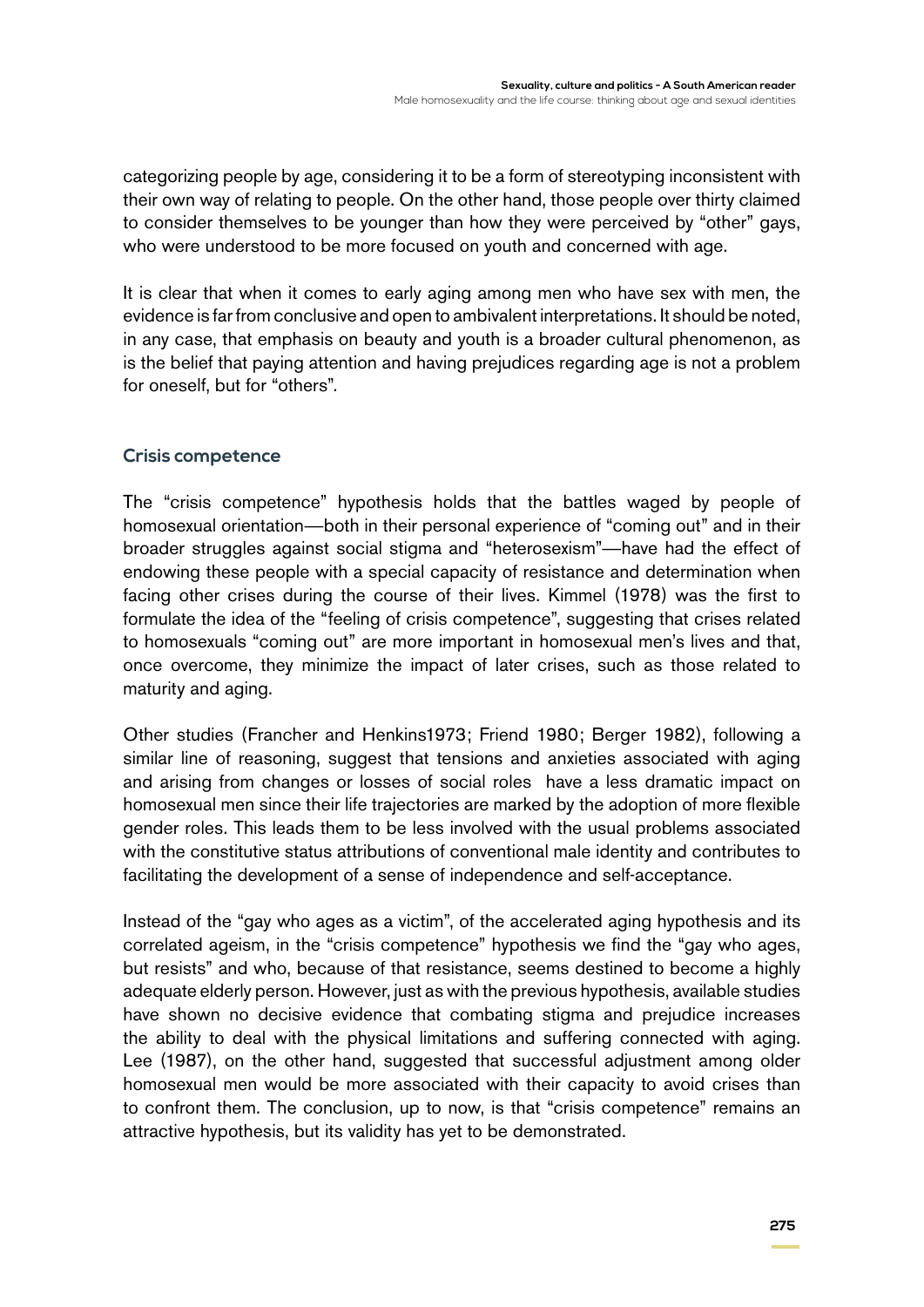Researchers armed with a more positive view of homosexual aging have had another effect: that of questioning the idea that homosexuality itself would necessarily be an additional source of distress and suffering, beyond the characteristic difficulties of old age that affect elderly populations in general. Research comparing attitudes of homosexual and heterosexual older men reveals no significant differences between the two groups concerning the fears, problems, and challenges presented by aging (Kelly 1977; Laner 1978; Adelman 1990). Concerns with health reported by homosexual men and women were likewise very similar to those reported by elderly adults in general (Quam & Whitford, 1992). Complaints of solitude do not appear as an especially negative differential for homosexuals, either: by contrast, studies show that homosexuals' networks of friendship and nuclei of sociability, also called "families of choice" (Weston, 1997), often include people of different generations.

Summarizing these studies findings and suggestions, Kimmel (1979-1980) arguments that homosexuality does not by itself appear to exert a negative effect on his interviewees regarding aging or satisfaction with life. Paradoxically, however, that conclusion collided with the assumption that guided both the "accelerated aging" hypothesis and Kimmel's own "crisis competence" hypothesis. Both of these theories see the differences produced due to social stigmas against homosexuality as a significant factor in producing a singular aging experience for people who share the homosexual orientation.

In a similar vein, there are preliminary results from studies on homosexual men in transition from middle to old age. These come from an interdisciplinary investigation coordinated by specialists connected to the University of Chicago (Cohler, Hostetler & Boxer, 1998; Hostetler & Cohler, 1997; Herdt, Beeler & Rawls, 1997; Cohler & Galatzer-Levy, 2000). The studies are based on an evaluation of narrative themes gathered in life histories with forty homosexual men who were sixty years old or older, most of whom maintain lasting relationships, have no visible involvement with local gay and lesbian institutions and remain distant from or indifferent toward the events that marked the American homosexual movement in the 1960s and 1970s.

Most of the men work in discreet middle-class occupations as librarians, civil servants and engineers; others are hairdressers and interior designers. They are not fully "out" at work, but report no significant tensions related to their sexual orientation. Currently retired, they maintain a discreet and conventional social life: they go to the movies, to the theater and opera, participate in gatherings and dinners with friends, spend weekends and vacations at their beach or country houses. Despite their distance from the "gay life", these men don't see their sexual orientation as a shameful secret, nor do they manifest experiences connected to the "double stigma" of being "gays" and "grays". An illustrative example, from a man in his sixties describing his current life:

> "We've lived together as partners for over forty years. We met by chance, when we were working for the government as young scientists and it was love at first sight.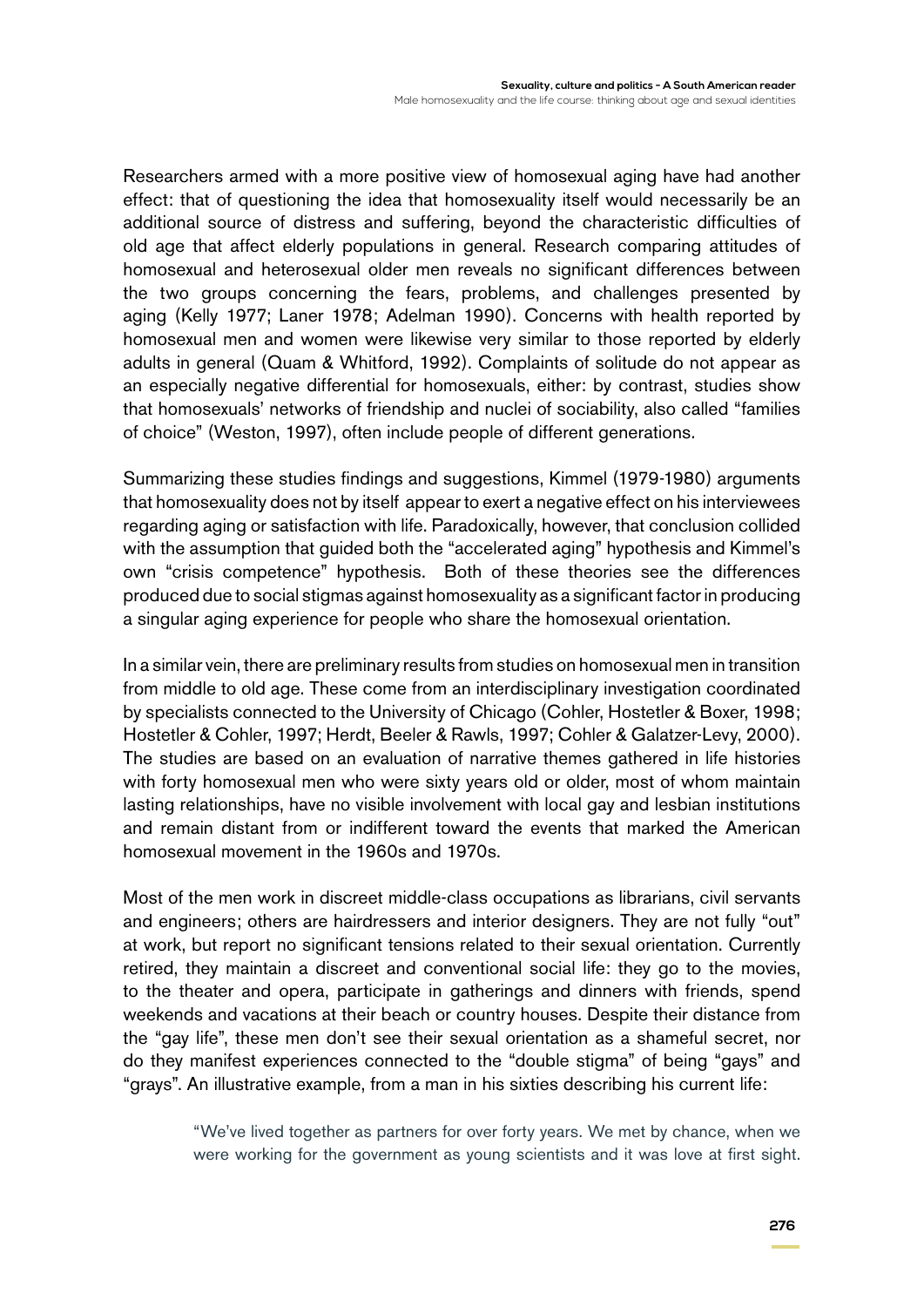Our life is pretty normal. I teach and he still works for the government, though we are both about to retire. We bought land in Santa Fe and we intend to build a house there. Sometimes we invite friends over for dinner; sometimes we spend a quiet evening at home. On weekends, we go to our little house by the lake. Life has been very good to us... we don't have much to do with the gay community. We just carry on with our lives." (apud Cohler and Galatzer-Lévy, 2000).

Many of these men only became aware of their homosexual desires as adults or in middle age. To many of them, sexual orientation does not appear to be a relevant concern. Social stigma does not appear to play a central role in their lives, inasmuch as they worked to keep their personal lives separate from the world of work and the public sphere in general. They seem to expect little from society, in the sense of expecting that it should provide greater understanding and accommodation of their sexual orientation. Although distant from homosexual activism, they acknowledge that social and political changes have made their lives easier.

The Chicago studies present more recent data, post-AIDS epidemic, but still have the same limitations as the other studies discussed regarding the social composition of the research subjects: they all belong to the universe of white, middle-class urban dwellers. They are therefore unable to provide a general picture of the elderly homosexual in the United States. However, when it comes to that universe, hegemonic within research on homosexuality, one conclusion that seems to impose itself is that, regardless of their stated purposes, the investigations in question have not objectively shown that sexual orientation *per se* results in significant differences in the aging experience.

Another point concerns the meaning of "subculturalization" in the process of producing homosexual identity. If sociability with others whose orientation is acknowledged as similar continues to be an important element in maintaining a sense of self-esteem and personal satisfaction (at any age ), studies of the older generational cohort indicate that this sociability is far from being restricted to the forms and spaces of the modern, institutionalized gay community and its social and political activities. The older generational cohort studies do away with the idea of some common substrate of homosexuality and underscore the relational constitution of identities through specific bonds kept with "significant others", with the reference groups and with the broader community.

\* \* \*

Maybe the above observations will sound like truisms. However, it is worth noting how much they collide with certain central conceptions in the logic of contemporary politicized discourse in favor of greater attention to the needs of elderly homosexuals. As an illustration, we may consider a document produced by researchers connected to the National Gay and Lesbian Task Force Foundation Policy Institute (Cahill, South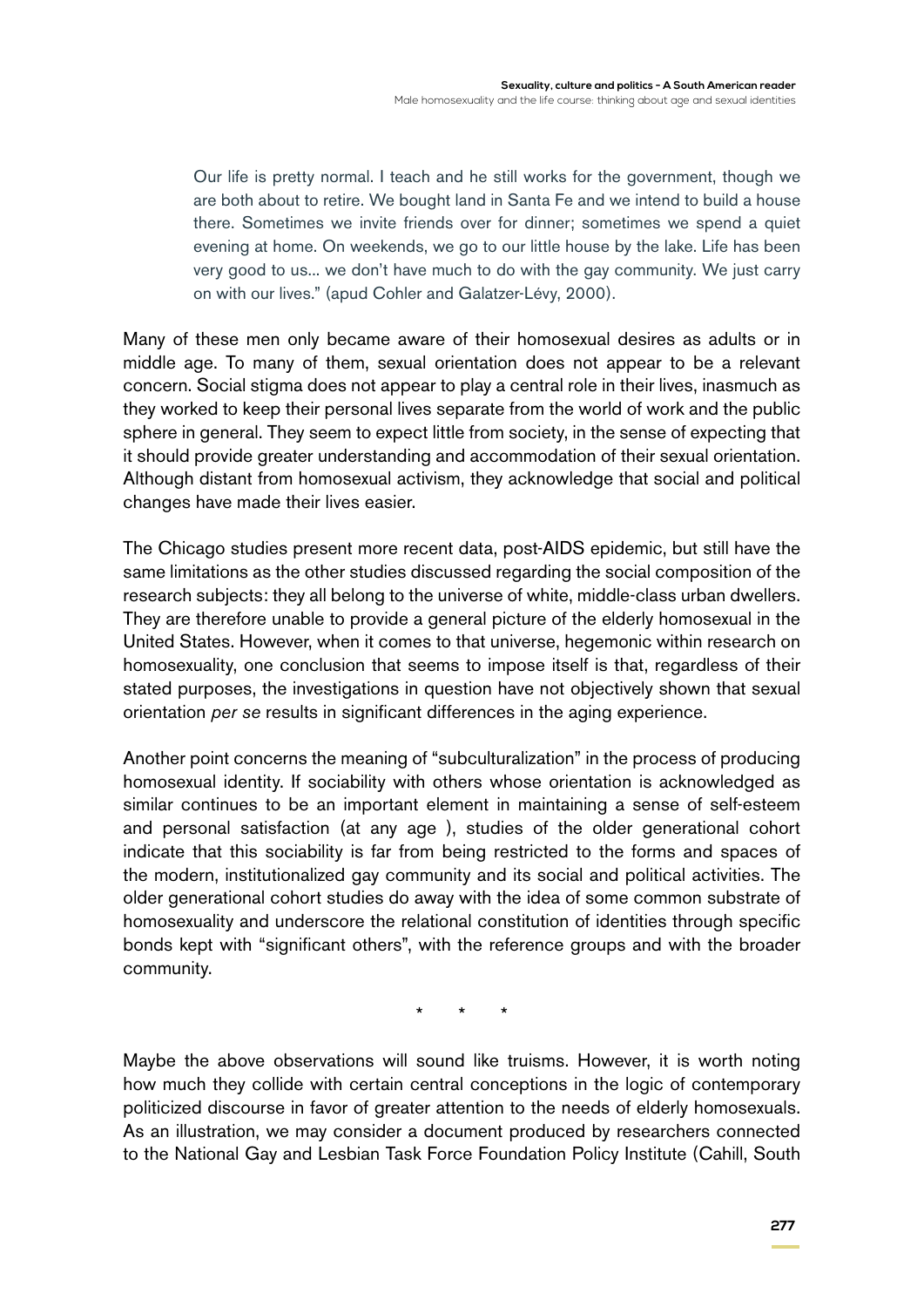& Spade, 1999), entitled *Outing Age*, that brings together a broad set of information concerning "GLBT elderly" and "GLBT aging" in the United States. *Outing Age* structures its claims based on some central assumptions that are also dear to the master-narratives of the development of homosexual identity:

- 1. The elderly have singular and special needs, due to the peculiarity of their sexual orientation;
- 2. Most GLBT elderly keep their sexual identity secret, live "in the closet", marginalized from the institutionalized gay community (which also discriminates against them) and in a state of social isolation;
- 3. As they age, GLBT elderly can only count on the support of welfare agencies—spaces of "institutionalized heterosexism" which cannot offer them adequate access to the services and benefits they need.

Understanding old age as a time of decline, losses, marginalization and suffering is central to this politicized discourse. This conception was very important in legitimizing the rights of the elderly and the institutionalization of social protection mechanisms for the elderly, of which the right of retirement was a major landmark. At the same time, this conception needs to make some concessions to another set of representations of aging which, considering the emphasis on decline and loss as a basis for the very stigmatization of the elderly, attempt to give space to more "positive" discourses and images that underscore the advantages and enrichments that maturity brings, as well as the active role that many older men and women currently play in several associations and initiatives connected to the homosexual movement. When these sorts of discourse are taken into consideration, however, the image of GLBT elderly in need simply disappears. In the National Gay and Lesbian Task Force Foundation document, this can be seen in the intersection of the "profiles" of two older homosexual leaders—a 63 year old white man and a 77 year old African-American woman—each of whom relate their respective trajectories as militants and defenders of homosexual rights. Each profile is accompanied by a photograph which shows them smiling and well-disposed: him, in a suit and tie; her in an "ethnic" blouse, hat and necklace.

It is possible to correlate the tension between these opposing representations to contrasting evaluations of aging among homosexual individuals, who at times emphasize social stigma and "accelerated aging" and at other times draw attention to the "competences" and "capabilities" acquired by the homosexual elderly in the course of their life trajectories. Indeed, the two most popular theories on homosexual aging reproduce the central controversy of gerontological studies (Debert, 1999; Simões, 2000), concerning two antagonistic models of thinking about aging. On the one hand, we have a model that accentuates the threats and dangers of loss and abandonment, the absence of family support or networks of friendship; on the other, there is a model that draws attention to original responses that the elderly are able to develop in confronting the challenges and stereotypes connected with old age. We thus return to the tense crossroads between old and new conceptions about the periodization of life, aging and old age, through which middle-aged and elderly people of varying sexual orientations move.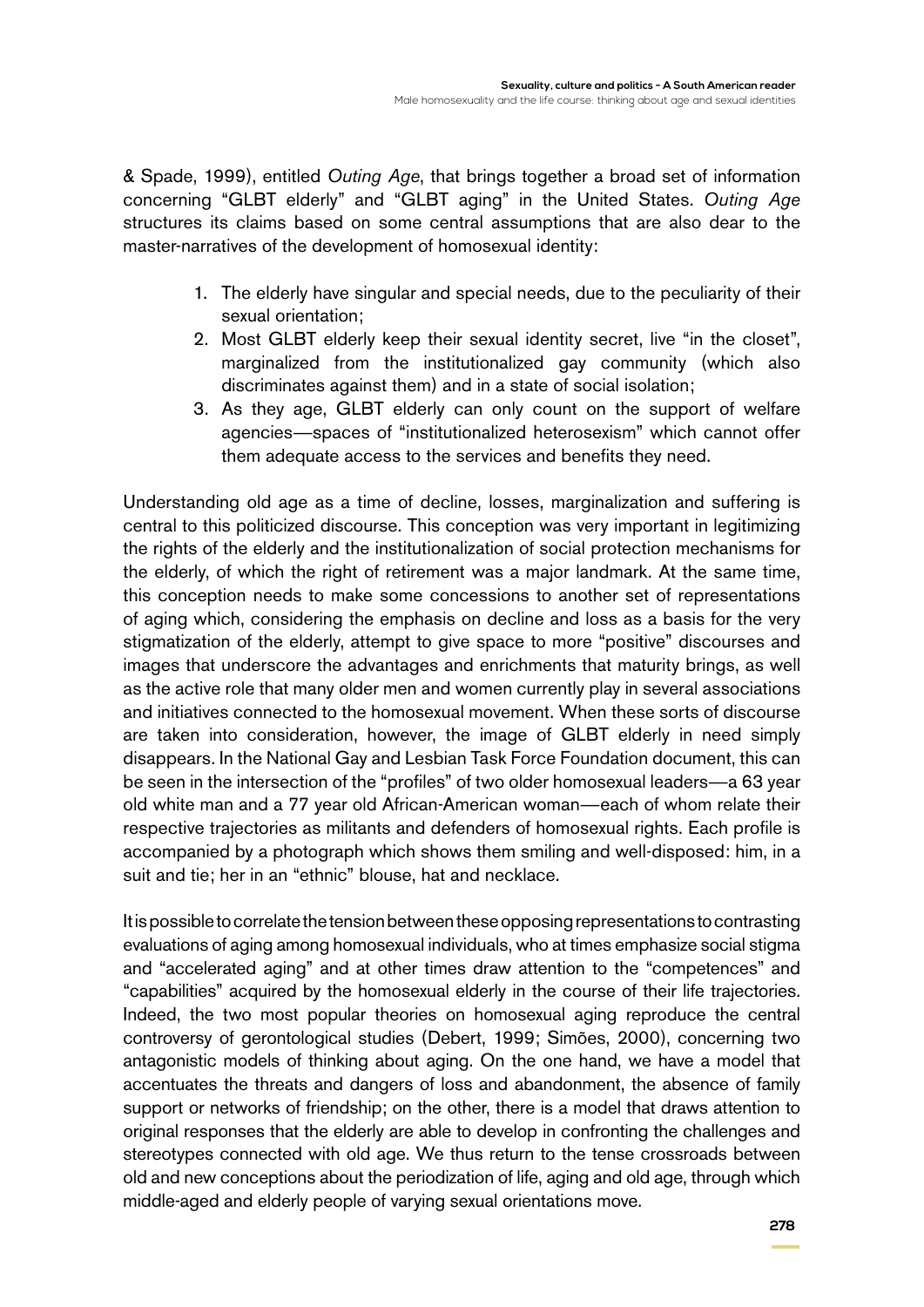#### **References**

ADELMAN, M. 1990. Stigma, gay lifestyles, and adjustment to aging: a study of later-life gay men and lesbians. In: *Journal of Homosexualit.* 20: 3-4, 7-32.

BALTES, P. B. 1995. Prefácio. In: NÉRI, A. (1995). *Psicologia do envelhecimento*. Campinas, Papirus.

BECKER, H. 1970. Personal change in adult life. In: BECKER, H. *Sociological work: method and substance*. Londres, Allen Lane. The Penguin Press.

BENNET, K. & N. THOMPSON. 1990. Accelerated aging and male homosexuality: Australian evidence in a continuing debate. In: LEE, J. A. *Gay life and maturity*.. Nova York, Harrington Park.

BERGER, R. M. 1982. *Gay and gray: the older homosexual man*. Champaign, University of Illinois.

BOURDIEU, P. 1983. A juventude é apenas uma palavra. In: BOURDIEU, P. *Questões de sociologia*. Rio de Janeiro, Marco Zero.

CAHILL, S., K. SOUTH & J. SPADE. 1999. *Outing age: public policy issues affecting gay, lesbian, bisexual and transgender elders.* The Policy Institute of the National Gay and Lesbian Task Force.

CARNEIRO DA CUNHA, M. 1985. *Negros, estrangeiros*. São Paulo, Brasiliense.

CARRIER, J. 1989. Gay liberation and coming out in Mexico. In: HERDT, G. *Gay and lesbian youth*. Nova York, Harrington Park.

CASS, V. C. 1979. Homosexual identity formation: a theoretical model. *Journal of homosexuality.* 4:219-235.

\_\_\_\_\_\_\_\_\_\_\_. 1984. Homosexual identity formation: testing a theoretical model. *Journal of Sex Research.* 20:143-167.

COHEN, L. 1994. Não há velhice na Índia: os usos da gerontologia. In: DEBERT, G. *Antropologia e velhice. Textos Didáticos*. Campinas, IFCH-Unicamp, 1(13): 73-134.

COHLER, B. & R. M. GALATZER-LEVY. 2000. *The course of gay and lesbian lives: social and psychoanalytical perspectives*. Chicago, The University of Chicago.

COHLER, B., A. HOESTETLER & A. BOXER. 1998. Generativity, social context and lived experience: narratives of gay men in middle adulthood. In: MCADAMS, D. & E. DE ST. AUBIN. *Generativity and adult experience: psychosocial perspectives on caring and contributing to the next generation*.. Washington, American Psychological Association.

CORRÊA, M. 2003. *Antropólogas e antropologia*. Belo Horizonte, UFMG.

DANK, B. 1971. Coming out in the gay world. In: *Psychiatry* 34: 60-77.

DEBERT, G. G. 1999. *A reinvenção da velhice*. São Paulo, Edusp/Fapesp.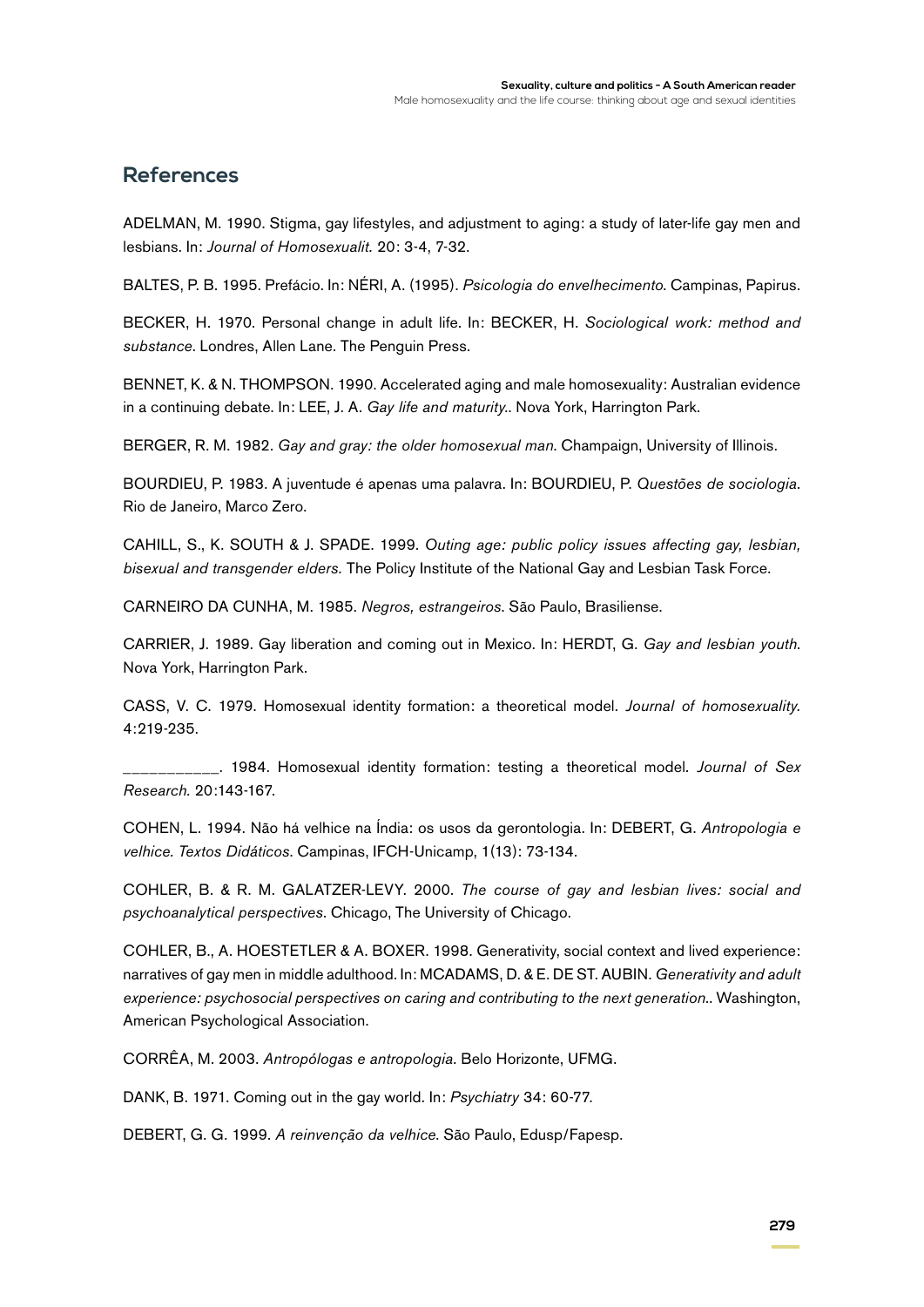ELIAS, N. 1990. *O processo civilizador*. Rio de Janeiro, Jorge Zahar.

\_\_\_\_\_\_\_\_\_\_\_. 2001. *A solidão dos moribundos*. Rio de Janeiro, Jorge Zahar.

FEATHERSTONE, M. 1994. "O curso da vida: corpo, cultura e imagens do processo de envelhecimento". In: DEBERT, G. *Antropologia e velhice. Textos Didáticos*. Campinas, IFCH-Unicamp, 1(13): 49-71.

FEATHERSTONE, M. & M. HEPWORTH. 2000. Envelhecimento, tecnologia e o curso da vida incorporado. In: DEBERT, G. & GOLDSTEIN, D. *Políticas do corpo e o curso da vida*. São Paulo, Sumaré.

FOUCAULT, M. 1979 [1976]. The History of Sexuality Volume 1: An Introduction. Robert Hurley (translator). London, Allen Lane.

FRANCHER, J. & J. HENKIN. 1973. The menopausal queen: adjustment to aging and the male homosexual. In: *American Journal of Orthopsychiatry*.. 43: 670-674.

FRIEND, R. 1980. Gay aging: adjustment and the older gay male. In: *Alternative Lifestyle*. 3(2), 231- 248.

\_\_\_\_\_\_\_\_\_\_\_. 1987. The individual and social psychology of aging: clinical implications for lesbians and gay men. In: *Journal of Homosexuality*. 4(1/2), 307-331.

FRY, P. 1982a. Homossexualidade masculina e cultos afro-brasileiros. In: FRY, P. *Para inglês ver: identidade e política na cultura brasileira*. Rio de Janeiro, Zahar. (pp. 54-86).

\_\_\_\_\_\_\_\_\_\_\_. 1982b. Da hierarquia à igualdade: a construção histórica da homossexualidade no Brasil. In: FRY, P. *Para inglês ver: identidade e política na cultura brasileira*. Rio de Janeiro, Zahar. (pp. 87-115).

FRY, P. & E. MACRAE. 1984. *O que é homossexualidade*. São Paulo, Brasiliense.

GAGNON, J. & W. SIMON. 1973. *Sexual conduct: the social source of human sexuality*. Chicago, Aldine.

GIELE, J. & G. H. ELDER. 1998. The life course mode of inquiry. In: GIELE, J. & G. H. ELDER. *Methods of life course research: qualitative and quantitative approaches*. Londres, Sage.

GOFFMAN, E. 1968. *Stigma. Notes on the management of spoiled identity*. Londres, Penguin Books.

\_\_\_\_\_\_\_\_\_\_\_. 1975. *A representação do eu na vida cotidiana*. Petrópolis, Vozes.

\_\_\_\_\_\_\_\_\_\_\_. 1976. *Manicômios, prisões e conventos*. São Paulo, Perspectiva.

GOLDENBERG, M. 2002. *Nu & vestido: dez antropólogos revelam a cultura do corpo carioca*. Rio de Janeiro, Record.

GRAY, H. & P. DRESSEL. 1985. Alternative interpretations of aging among gay males. *The Gerontologist*. 25(1): 83-87.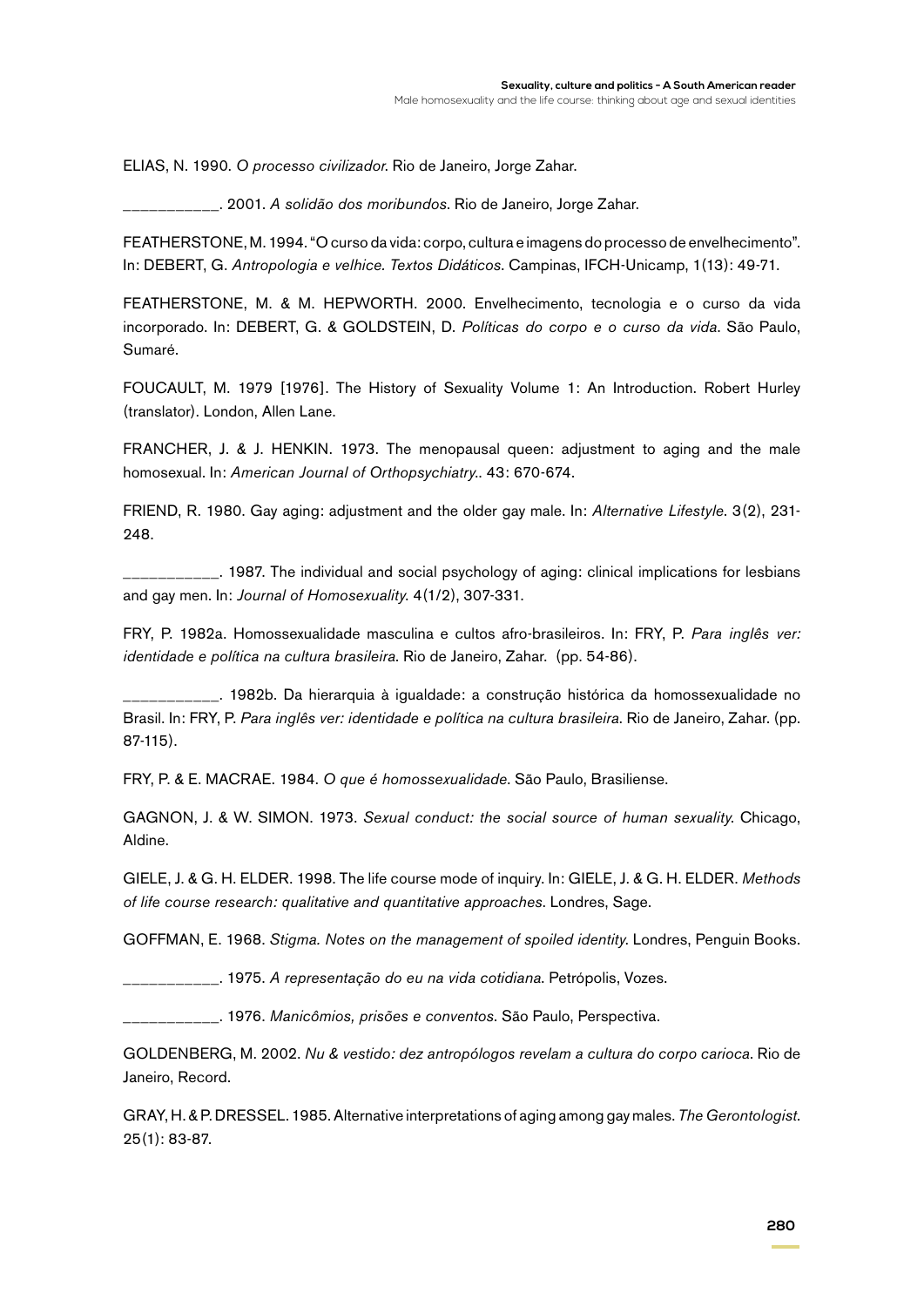GREEN, J. 2000. *Além do carnaval: a homossexualidade masculina no Brasil do século XX*. São Paulo, Unesp.

GULETTE, M. G. 1988. *Safe at last in the middle years. The invention of midlife progress novel*. Berkeley, University of California.

HALL CARPENTER ARCHIVES/ GAY MEN'S ORAL HISTORY GROUP. 1989. *Walking after midnight: gay men's life stories*. Londres, Routledge.

HARAWAY, D. 2000. *Antropologia do ciborgue*. Belo Horizonte, Autêntica.

HEARN, J. 1995. Imaging the aging of men. In: FEATHERSTONE, M. & A. WERNICK. *Images of aging: cultural representations of later life*. Londres, Routledge, (pp. 97-115).

HEILBORN, M. 1996. Ser ou estar homossexual: dilemas da construção da identidade social. In: PARKER, R. & R. BARBOSA. *Sexualidades brasileiras*. Rio de Janeiro, Relume Dumará.

HERDT, G. 1992. *Gay culture in America: essays from the field*. Boston, Beacon.

HERDT, G. & A. BOXER. 1996. *Children of horizons: How gay and lesbian teens are leading a new way out of the closet*. Boston, Beacon.

HERDT, G.; J. BEELER & T. RAWLS. 1997. Life course diversity among older lesbians and gay men. In: *Journal of lesbian, gay and bisexual identities.* 2: 231-247.

HOSTETLER A. & B. COHLER. 1997. Partnership, singlehood and the lesbian and gay life course: a research agenda. *Journal of lesbian, gay and bisexual identities.* 2: 199-230.

KATZ, S. 1996. *Disciplining old age: the formation of gerontological knowledge*. Charlottesville, University of Virginia.

KEHOE, M. 1988. Lesbians over 60 Speak for themselves. In: *Journal of Homosexuality*. 16 (3-4).

KELLY, J. 1977. The aging male homosexual. Myth and reality. In: *The Gerontologist.* 17(4), 328-332.

\_\_\_\_\_\_\_\_\_\_\_. 1978. Adult development and aging: a gay perspective. In: *Journal of Social Issues.* 34(3): 113-130.

KIMMEL, D. 1979. Life-story interviews of aging gay men. In: *International Journal of Aging and Human Development.* 10(3): 239-248.

LANER, M. R. 1978. Growing older male. Homosexual and heterosexual. In: *The Gerontologist.* 18(5), 496-501.

LEE, J. 1987. What can homosexual aging studies contribute to theories of aging? In: *Journal of Homosexuality.* 13 (4): 43-71.

\_\_\_\_\_\_\_\_\_\_\_. 1989. Invisible men: Canada's aging homosexuals. Can they be assimilated into Canada's "liberated" gay communities? In: *Canadian Journal on Aging / Revue Canadienne du Vieillissement*. 8 (1): 79-97.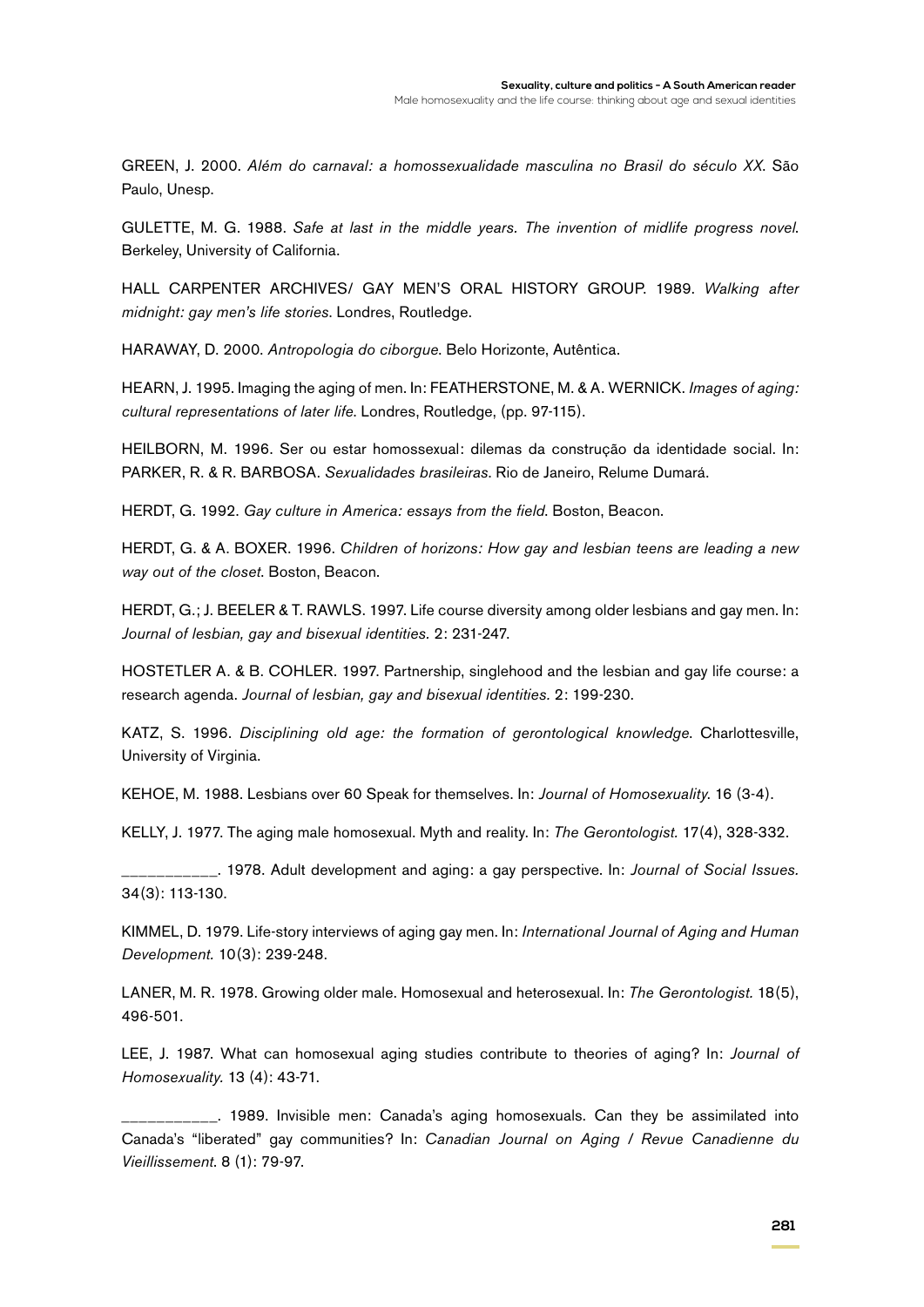LÉNOIR, R. 1979. L'invention du 'troisième âge': constitution du champ des agents de gestion de la vieillesse. In: *Actes de la Recherche en Sciences Sociales*. 26.

LEWIN, E. 1991. Writing lesbian and gay culture: what the natives have to say for themselves. In: *American Ethnologist*. 18, 4: 793-798.

MANNHEIM, K. 1952. O problema sociológico das gerações. In: FORACCHI, M. M. *Mannheim: Sociologia*. São Paulo, Ática.

MCINTOSH, M. 1968. The homosexual role. In: *Social Problems*. 16: 182-192.

MINIGERODE, F. A. 1976. Age-status labeling in homosexual men. In: *Journal of Homosexuality.* 1: 273-276.

MURRAY. 1979. The institutional elaboration of a quasi-ethnic community. In: *International Review of Modern Sociology.* 9: 165-177.

NEUGARTEN, B. 1985. Time, age and the life cycle. In: BLOOM, M. *Life span development*. Nova York, Macmillan.

NEUGARTEN, B. J. MOORE & LOWE. 1965. Age norms, age constraints, and adult socialization. In: NEUGARTEN, B. (1996) *The meaning of age: selected papers of Berenice Neugarten*.. Chicago, University of Chicago.

ORTNER, S. 1996. *Making gender: the politics and erotics of culture*. Boston, Beacon.

PARKER, R. 1992. *Corpos, prazeres e paixões: cultura sexual no Brasil contemporâneo*. São Paulo, Best Seller.

PERLONGHER, N. 1987. *O negócio do michê*. São Paulo, Brasiliense.

PLUMMER, K. 1975. *Sexual stigma: an interactionist account*. Londres, Routledge.

\_\_\_\_\_\_\_\_\_\_\_. 1983. O tornar-se gay: identidades, ciclos de vida e estilos de vida no mundo homossexual masculino. In: HART, J. & D. RICHARDSON. *Teoria e prática da homossexualidade*. Rio de Janeiro, Zahar (pp. 127-150).

PLUMMER, K. 1995. *Telling sexual stories: power, change and social worlds*. Nova York, Routledge.

QUAM, J. & G. WHITFORD. 1992. Adaptation and age-related expectations of older gay and lesbian adults. In: *The Gerontologist*. 32, 3, 367-374.

RICOEUR, P. 1971. The model of the text: meaningful action considered as text. In: *Social research.* 38: 529-562.

\_\_\_\_\_\_\_\_\_\_\_. 1977. The question of proof in Freud's psychoanalytic writings. In: *Journal of the American Psychoanalytic Association*.. 25: 835-872.

SAVIN-WILLIAMS, R. 1995. Lesbian, gays and bisexual adolescents. In: D'AUGELLI, P. *Lesbian, gay and bisexual identities over the life-span*. Nova York, Oxford University.